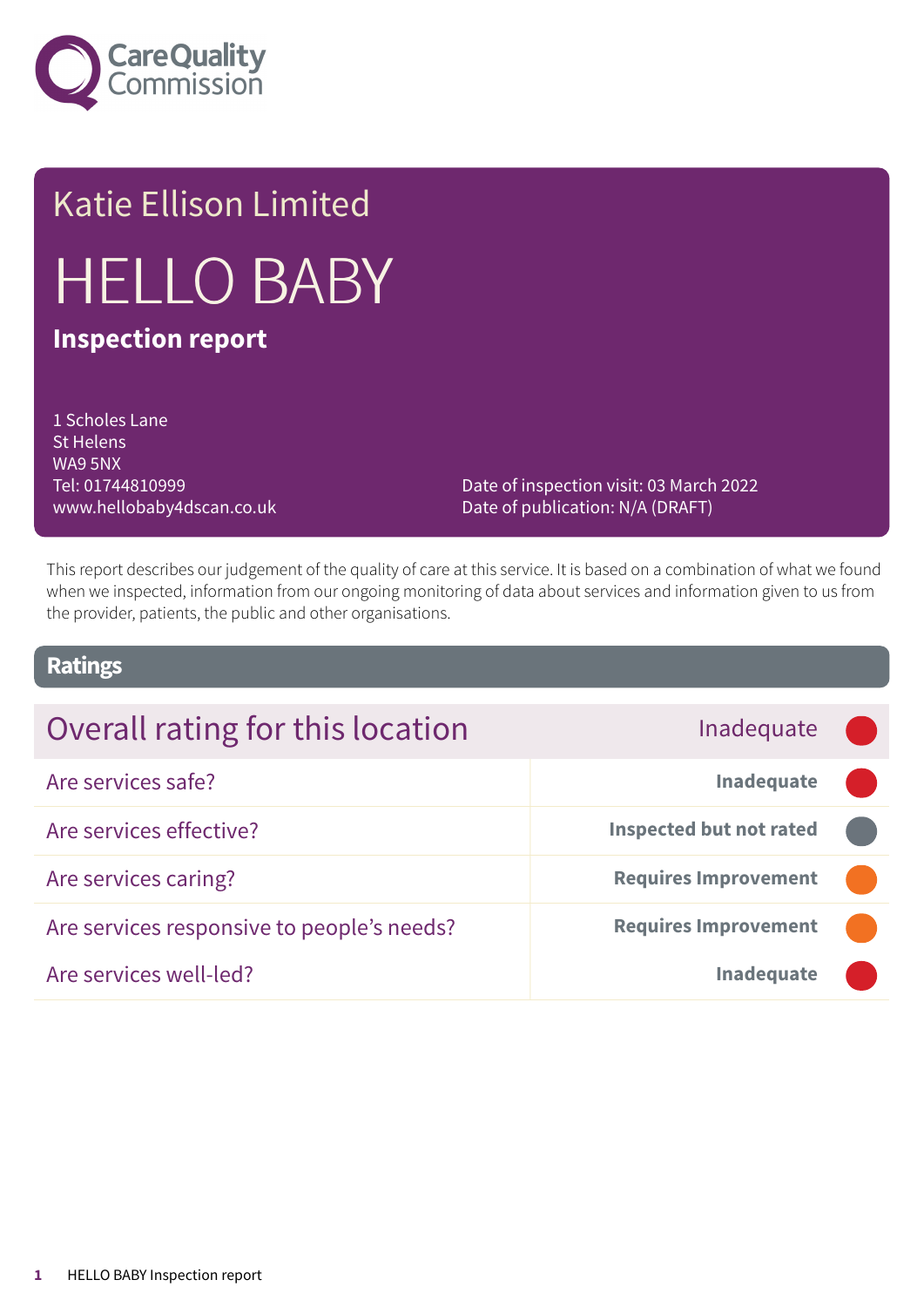### **Overall summary**

Our rating of this location went down. We rated it as inadequate because:

The service did not provide mandatory training in key skills. Staff did not have the appropriate level of training on how to recognise and report abuse. The service did not control infection risk well and the clinic was visibly dirty. The design, maintenance and use of facilities, premises and equipment did not always keep people safe. Staff did not always complete relevant risk assessments for each woman using the service. Staff did not always keep detailed records of women who used the service, care and procedures. The service did not have a clear process for the management of incidents. Staff were not trained in how to recognise and report incidents and near misses.

The service did not always provide staff with access to the most up-to-date best practice guidelines and managers did not check to make sure staff followed guidance. The service did not collect any outcome data or monitor the effectiveness of care. The service did not make sure staff were competent for their roles. Staff did not always give women who used the service practical support and advice to lead healthier lives. Staff did not receive training in how to support women to make informed decisions about their care and did not always understand how to appropriately gain women's consent for their care and treatment.

Staff did not always respect the privacy and dignity of service users. Staff were not trained on how to provide emotional support to women who were distressed. Staff did not always support women, families and carers to understand their condition and make decisions about their care and treatment.

The service was not always inclusive and did not always take account of women using the service individual needs and preferences. Reasonable adjustments were not always made to help women access services. Lessons learnt from complaints were not always identified and actions were not always taken to prevent similar complaints happening.

Leaders did not always demonstrate that they had the skills and abilities to run the service. Leaders did not operate effective governance processes. Staff were not always clear about their roles and accountabilities. Leaders and staff did not always discuss and learn from the performance of the service. Leaders did not always have systems to manage performance effectively. They did not always identify and escalate relevant risks and issues and identify actions to reduce their impact. Active engagement with staff, service users and external stakeholders and organisations to plan and manage services was limited. We saw no examples of continuous learning and improvement of the service.

However:

The service had enough staff to provide care.

Staff treated women with compassion and kindness, and we observed friendly and caring interactions between staff and women.

People could access the service when they needed to

Staff felt respected, supported and valued.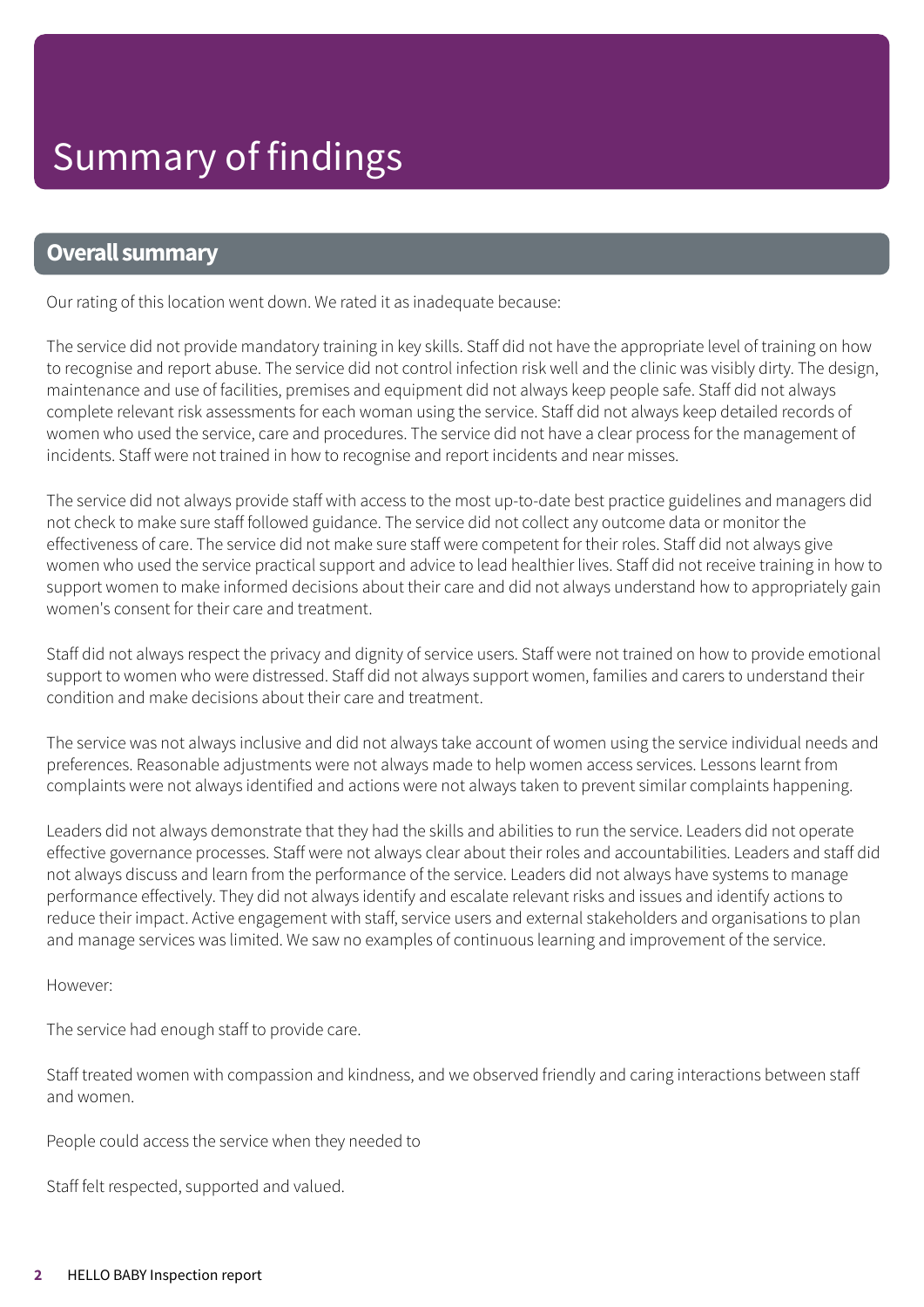# Summary of findings

## **Ourjudgementsabouteachofthemainservices**

**Service Rating Summary of each main service Diagnostic and screening services Inadequate –––**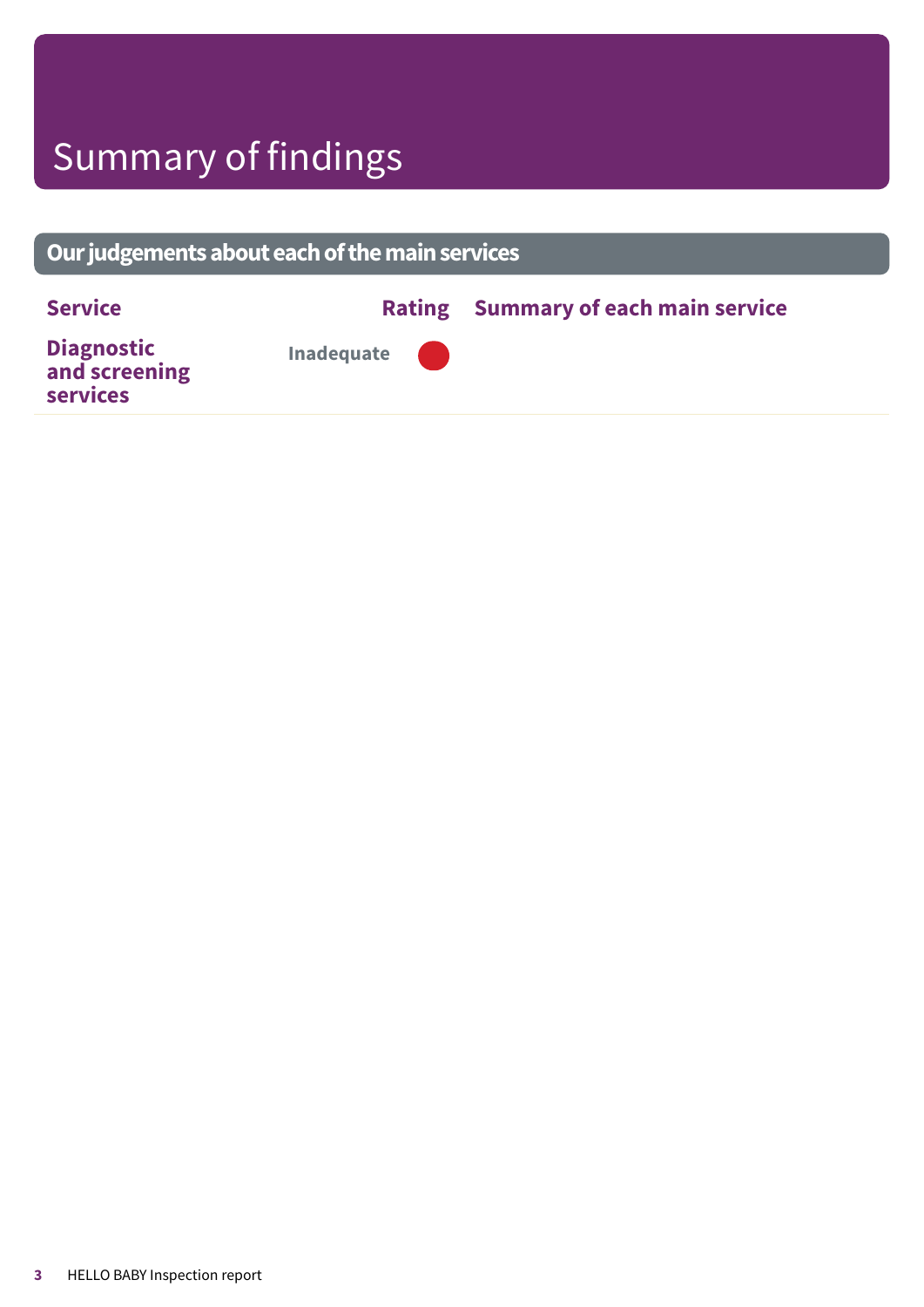# Summary of findings

## **Contents**

| Summary of this inspection        | Page           |
|-----------------------------------|----------------|
| Background to HELLO BABY          | 5              |
| Information about HELLO BABY      | .5             |
| Our findings from this inspection |                |
| Overview of ratings               | $\overline{7}$ |
| Our findings by main service      | 8              |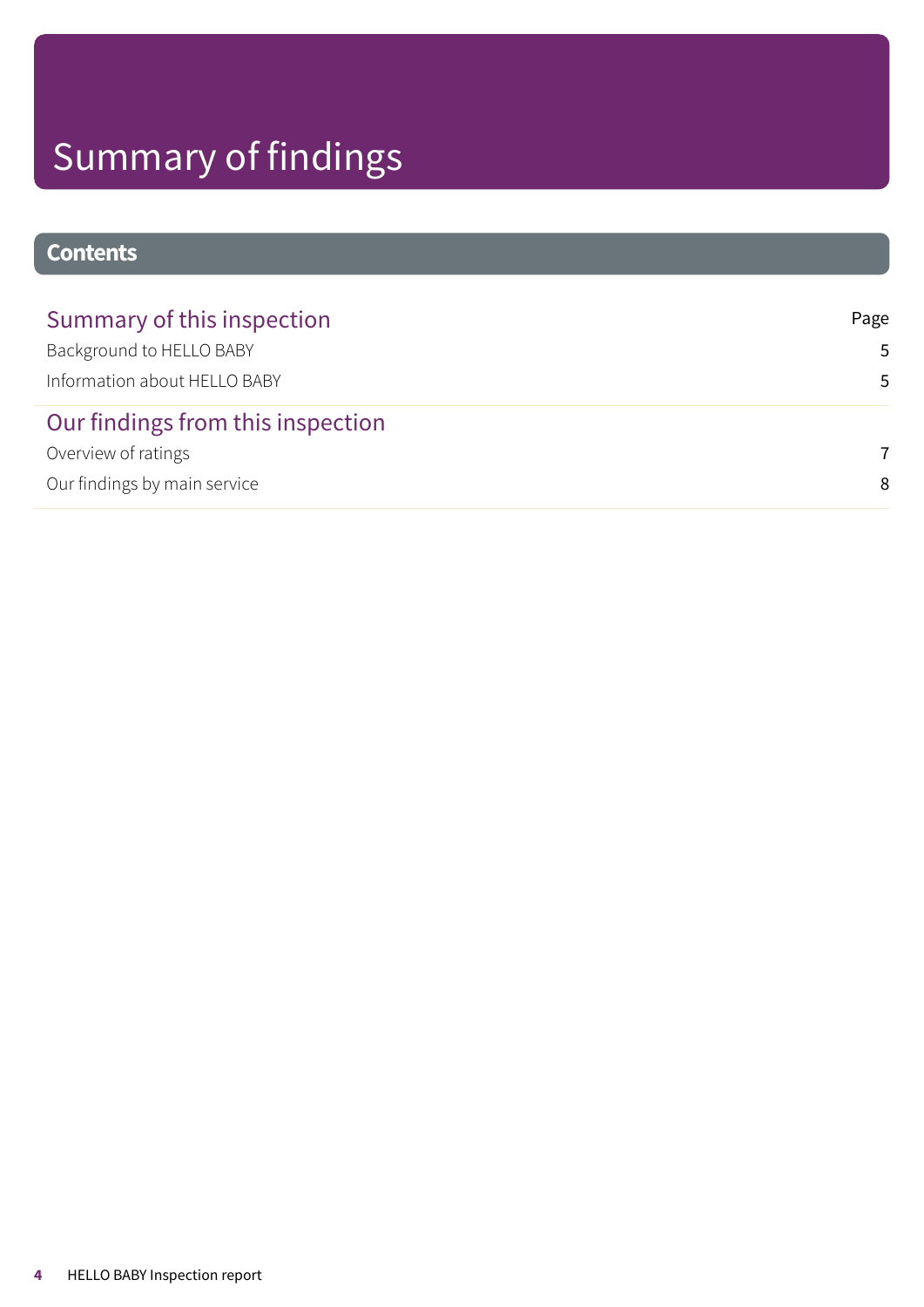### <span id="page-4-0"></span>**Background to HELLO BABY**

Hello Baby is operated by Katie Ellison Limited. Hello Baby registered with the Care Quality Commission in 2017. The service has had a registered manager in place since initial registration.

The service provides a range of ultrasound scans in 2D, 3D and 4D during pregnancy for women aged 16 years and over. It is registered to provide the regulated activity of diagnostic and screening procedures.

All scans were performed by the registered manager and the service employed five receptionists.

We carried out a monitoring call with the service on 4 February 2022. Information gathered during this call prompted the need for us to inspect the service and was considered as part of the inspection process.

### <span id="page-4-1"></span>**Howwecarriedoutthis inspection**

Our inspection was announced at short notice to enable us to observe routine activity. We inspected this service using our comprehensive inspection methodology. Two inspectors carried out the inspection on 3 March 2022 with off-site support from an inspection manager and head of hospital inspection.

On the day of the inspection, we spoke with two members of staff and the registered manager.

You can find information about how we carry out our inspections on our website: https://www.cqc.org.uk/what-we-do/ how-we-do-our-job/what-we-do-inspection.

### **Areas forimprovement**

Action the service MUST take is necessary to comply with its legal obligations to meet the Health and Social Care Act 2008 (Regulated Activities) Regulations 2014. Action a service SHOULD take is because it was not doing something required by a regulation but it would be disproportionate to find a breach of the regulation overall, to prevent it failing to comply with legal requirements in future, or to improve services.

### **Action the service MUST take to improve**:

- The provider must maintain the privacy and dignity of women whilst they are using the service (Regulation 10)
- The provider must ensure infection prevention and control procedures are aligned to current best practice guidelines to prevent women being exposed to unnecessary risk. (Regulation 12)
- The provider must ensure that they assess and mitigate the risk to the health and safety of people who use the service. (Regulation 12).
- The provider must ensure the premises and equipment used for providing care are safe for use. (Regulation 12)
- The provider must ensure staff have the required level of training or skills to enable them to recognise the potential risk and protect vulnerable adults and children from abuse. (Regulation 12)
- The provider must have processes in place to ensure that staff are suitably qualified, competent, skilled and experienced to provide a safe service. (Regulation 12)
- The provider must ensure that actions are taken to prevent similar complaints happening. (Regulation 16)

#### **5** HELLO BABY Inspection report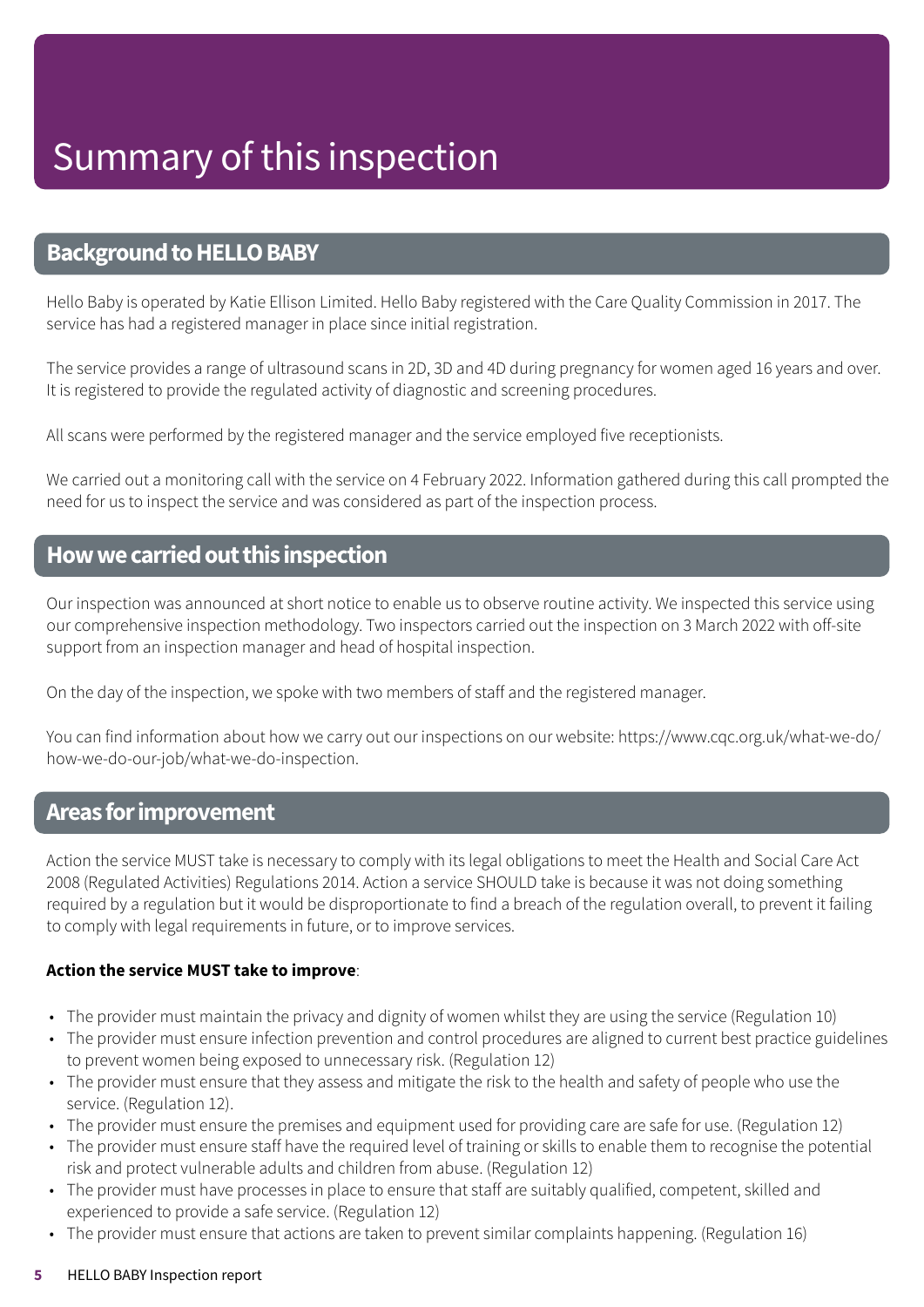# Summary of this inspection

- The provider must ensure that employment checks are carried out in line with the requirements of Schedule 3 of The Health and Social Care Act 2008 (Regulated Activities) Regulations 2014. (Regulation 17)
- The provider must have effective governance processes to ensure they are able to assess, monitor and improve the quality and safety of the service. (Regulation 17)
- The provider must always have oversight of risks and challenges which could cause potential harm to women who use the service or disrupt the provision of the service. (Regulation 17)

### **Action the service SHOULD take to improve:**

- The provider should maintain accurate and complete records of the care and treatment provided to each service user and of decisions taken in relation to their care.
- The provider should do everything reasonably practicable to make sure that people who use the service receive person centred care that is appropriate, meets their needs and reflects their personal preferences.

Our inspection findings showed that patients were at immediate risk of harm. Therefore, we urgently suspended the service to allow the provider to act on our findings. We also issued the provider with two requirement notices with actions they must complete that affected Hello Baby.

We are placing the service into special measures. Services placed in special measures will be inspected again within six months. If insufficient improvements have been made such that there remains a rating of inadequate overall or for any key question or core service, we will take action in line with our enforcement procedures to begin the process of preventing the provider from operating the service. This will lead to cancelling their registration or to varying the terms of their registration within six months if they do not improve. The service will be kept under review and, if needed, could be escalated to urgent enforcement action. Where necessary another inspection will be conducted within a further six months, and if there is not enough improvement, we will move to close the service by adopting our proposal to vary the provider's registration to remove this location or cancel the provider's registration.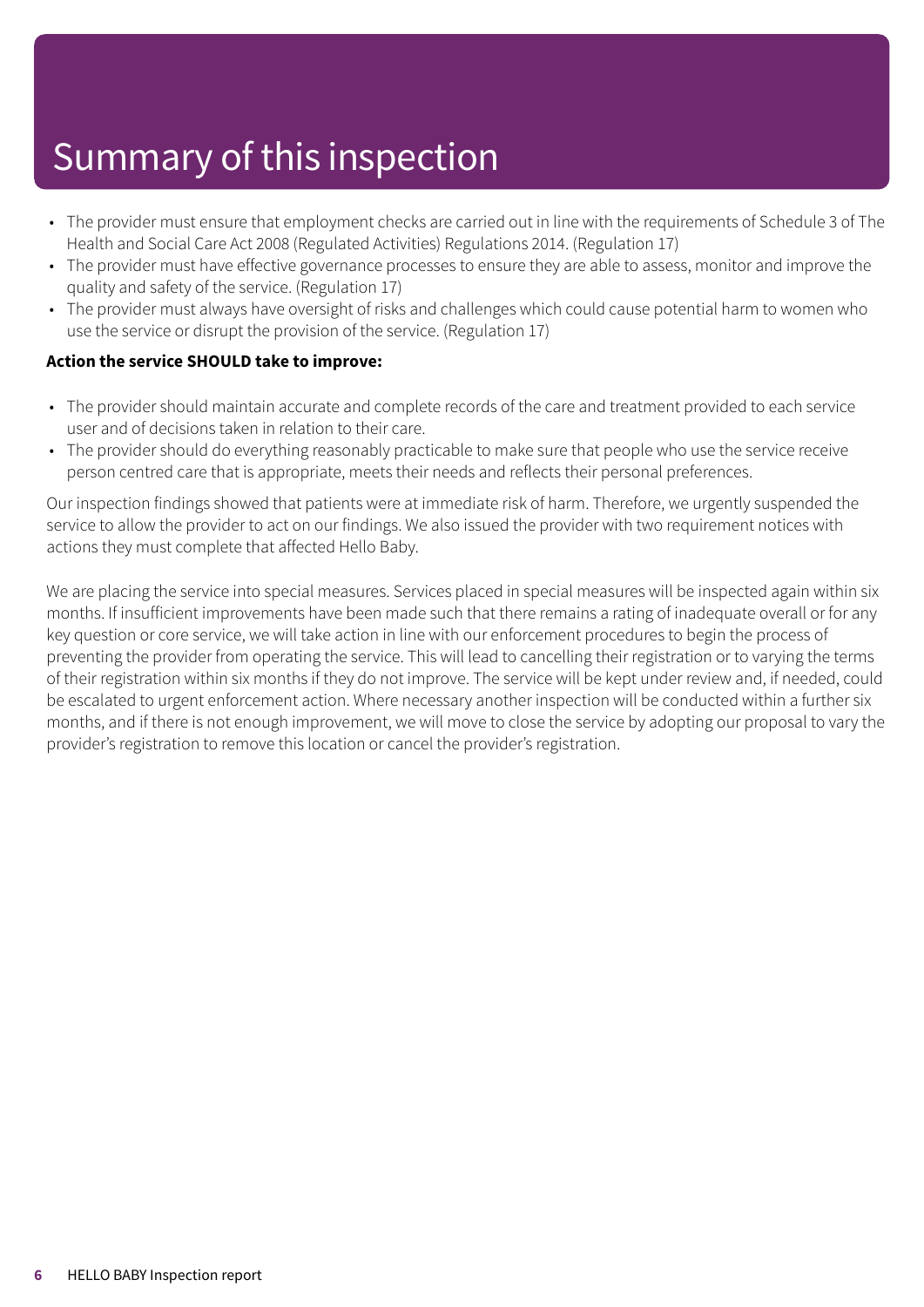# Our findings

## <span id="page-6-0"></span>**Overview of ratings**

Our ratings for this location are:

|                                      | Safe       | <b>Effective</b>           | Caring                         | Responsive                     | Well-led   | <b>Overall</b> |
|--------------------------------------|------------|----------------------------|--------------------------------|--------------------------------|------------|----------------|
| Diagnostic and screening<br>services | Inadequate | Inspected but<br>not rated | <b>Requires</b><br>Improvement | <b>Requires</b><br>Improvement | Inadequate | Inadequate     |
| <b>Overall</b>                       | Inadequate | Inspected but<br>not rated | <b>Requires</b><br>Improvement | <b>Requires</b><br>Improvement | Inadequate | Inadequate     |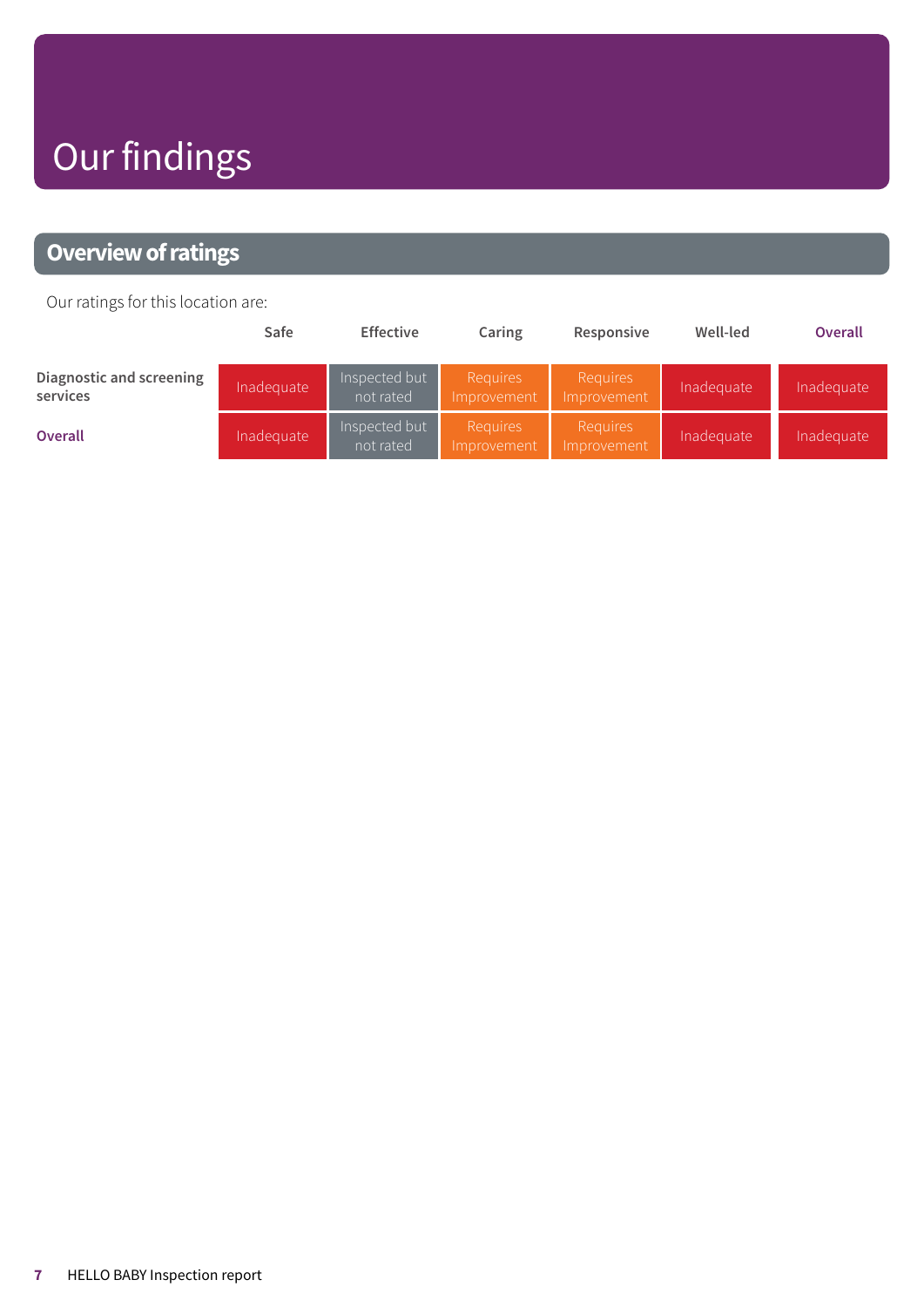**Inadequate –––**

## <span id="page-7-0"></span>Diagnostic and screening services

| Safe             | Inadequate                     |  |
|------------------|--------------------------------|--|
| <b>Effective</b> | <b>Inspected but not rated</b> |  |
| Caring           | <b>Requires Improvement</b>    |  |
| Responsive       | <b>Requires Improvement</b>    |  |
| Well-led         | Inadequate                     |  |

**Are Diagnostic and screening services safe?**

Our rating of safe went down. We rated it as inadequate.

### **Mandatory training**

The service did not provide mandatory training in key skills. This meant that staff working in the service did **not have up to date training in key skills.**

Staff were not provided with training in infection control, incident reporting, equality and diversity, consent, the Mental Capacity Act or fire safety.

Mandatory training was not comprehensive. The manager told us that when staff read a policy, this was considered as training.

This level of training compliance was not adequate however it was monitored by one of the receptionists. A training matrix was used to monitor compliance, but this was not effective. It did not outline each staff members training completion or when this training was due for renewal.

Staff had been trained in conflict resolution and mental health awareness. However, this training was only valid until July 2020 and had not been repeated. In addition, two members of staff had not completed this training.

All staff had completed first aid training.

### **Safeguarding**

### **Staff did not have the appropriate level of training on how to recognise and report abuse.**

At the time of our inspection, no staff had completed safeguarding training above level 1 in line with the recommendations of the Intercollegiate Guidelines for Safeguarding Children and Young People and Adults: Roles and Competencies for Healthcare Staff. One member of staff had not completed any safeguarding children training.

The Safeguarding Policy did not cover all aspects of potential abuse. For example, female genital mutilation, forced marriage and child sexual exploitation were not included.

#### **8** HELLO BABY Inspection report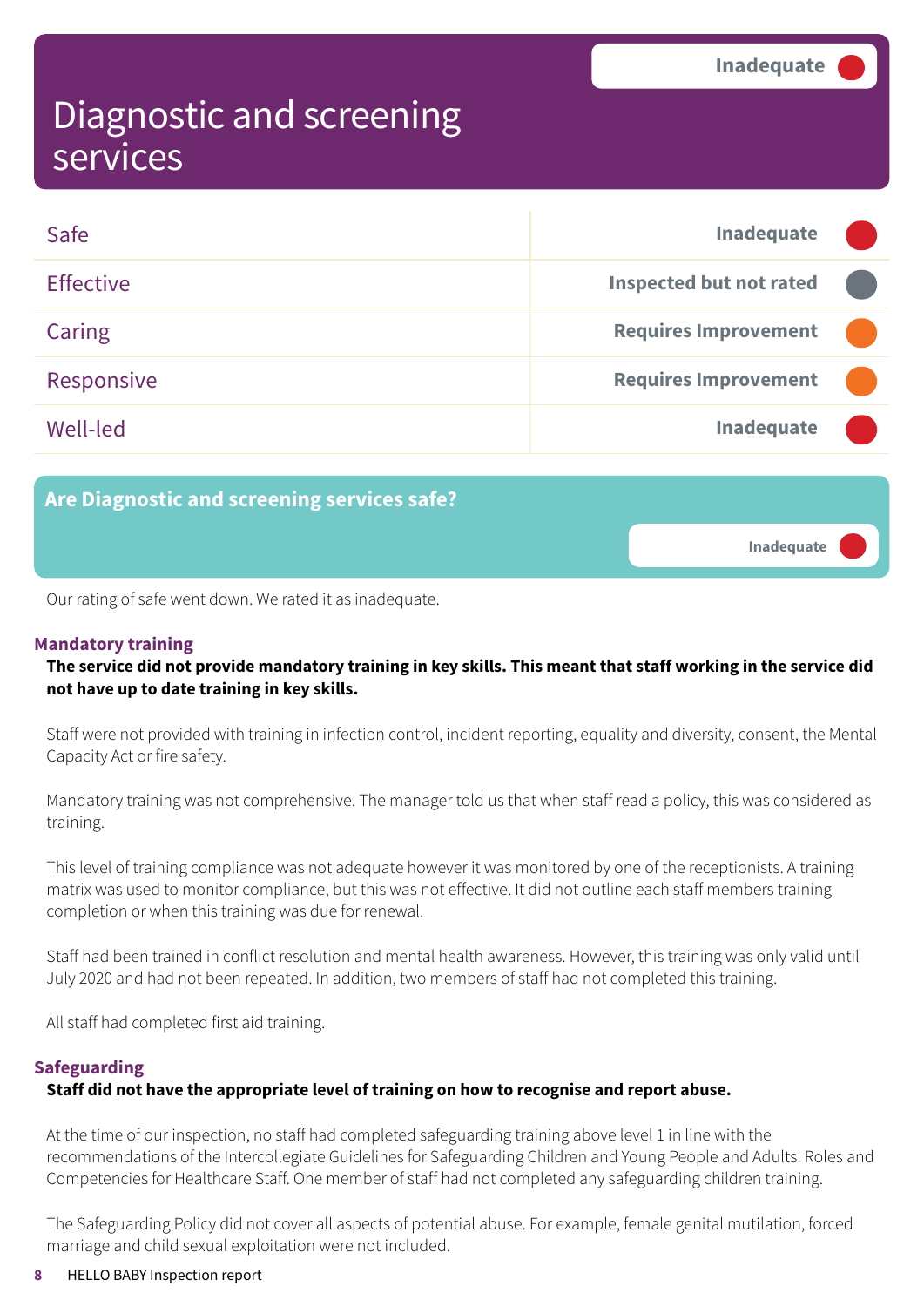The Safeguarding Policy did not include information about how to make a referral or contact details for the local authority safeguarding team.

The service did not have a chaperone policy and staff that we spoke with did not understand the role of a chaperone. Staff told us that family members or friends would be used as chaperones which was not in line with best practice.

We observed family members acting as interpreters for service users whose first language was not English, including when gaining consent and during scans. This exposed service users to the risk of manipulation or coercion and could mask the identification of safeguarding concerns such as forced marriage.

Following our last inspection in 2019, we told the service that they must ensure that all staff receive PREVENT training. Four members of staff had completed PREVENT training in 2019 and 2020. The manager had not completed a risk assessment to determine the frequency of training for their staff in line with Home Office recommendations. In addition, two members of staff had not completed any PREVENT training.

We saw that none of the receptionists had a Disclosure and Barring Service (DBS) check. This meant the manager could not be assured that the staff were safe to work in the service.

However, we saw that the service had referred four safeguarding concerns to the local authority.

### **Cleanliness, infection control and hygiene**

**The service did not control infection risk well. Staff did not use control measures to protect women, themselves and others from infection. They did not keep equipment and the premises visibly clean.**

The environment and equipment throughout the clinic were visibly dirty and dusty including the scan machine, scanning couch, light fittings, storage cupboards and the baby changing facility.

Cleaning records did not outline how cleaning should be undertaken, what should be cleaned or any cleaning frequencies. Although staff had signed to say they had cleaned, there was no record of what had been cleaned and we found that the clinic was not clean.

Consumable items were stored on the floor for example, the couch roll. This was not in line with infection prevention and control best practice guidelines.

The design of the chairs in the scan room, waiting and viewing areas did not enable them to be effectively cleaned. This is because the chairs were not impermeable to dirt and liquid.

Whilst performing scans, the manager was not following 'bare below the elbows' infection prevention and control best practice guidelines.

The manager told us they completed a monthly infection prevention and control inspection. However, we saw actions that had been identified on the managers inspection were not always undertaken. In addition, the audits did not identify what was being assessed, for example the cleaning schedules, and it was apparent that the audits were not effective because the clinic was not clean.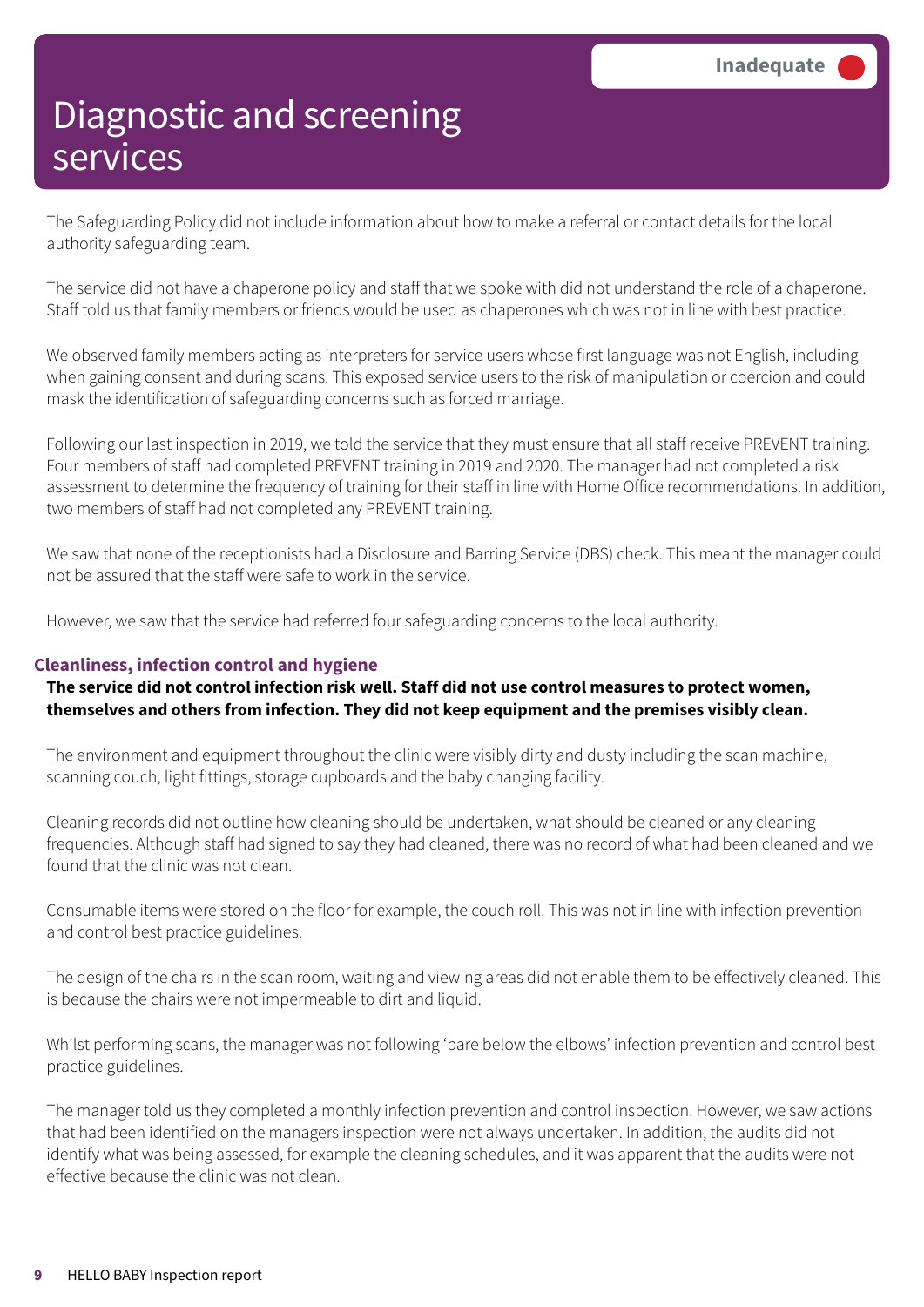Changing of fabric couch covers in the scanning room was not included in the infection control policy or daily cleaning procedures. The manager told us they were changed at the end of each day, but we saw that this did not happen on the day of our inspection. Staff told us they were not aware of when this was changed or washed.

The service had a policy for cleaning the ultrasound probe however this policy was not comprehensive. Some parts of the British Medical Ultrasound Society (BMUS) guidelines were attached but these were not dated so it was not clear if these were up to date. In addition, the process for cleaning the probe was not in line with the BMUS recommendations and it was not clear if manufacturer recommendations had been considered.

The service had an infection control policy dated January 2022 and a daily cleaning procedures policy dated September 2021. The policies did not reference any relevant infection prevention and control national guidelines.

There were no handwashing facilities in the scan room. We saw the manager use hand sanitiser between each scan appointment however we did not observe any staff members washing their hands. However, handwashing posters were displayed above the handwashing sink.

Screens were in place at reception and in the scan room to help prevent the spread of COVID-19, however these screens were not clean.

All staff wore face masks.

We observed women and visitors to the clinic being asked about COVID-19 symptoms and being encouraged to wear masks and sanitise their hands-on entry to the clinic. Face masks, hand sanitiser and a waste bin were available at the entry of the clinic.

### **Environment and equipment**

### **The design, maintenance and use of facilities, premises and equipment did not always keep people safe.**

Floor tiles in the reception area were loose and had lifted from the floor making it uneven. One of the inspectors tripped on a loose tile. This meant this was also a hazard for women using the service.

The scan machine was broken which left sharp edges and meant that it could not be cleaned effectively. We did not see that any action had been taken to get this repaired.

Cleaning products were stored in the toilet, which was accessible to people using the service, and also in the scan room. Control of Substances Hazardous to Health 2002 (COSHH) regulations set out how these products should be stored safety and securely, for example they should be stored in a locked cupboard or room. The service was not following COSHH regulation requirements.

The scanning couch was unsafe. The couch did not have brakes which meant it was unstable when women repositioned themselves. It could also not be lowered to enabled women to safely get onto the couch.

The contents of the first aid kit in the service were out of date. When we spoke with staff, they were unaware it was out of date. However, staff later told us that a new one was on order.

There was a large amount of tangled electrical cables in the storeroom which posed a fire risk.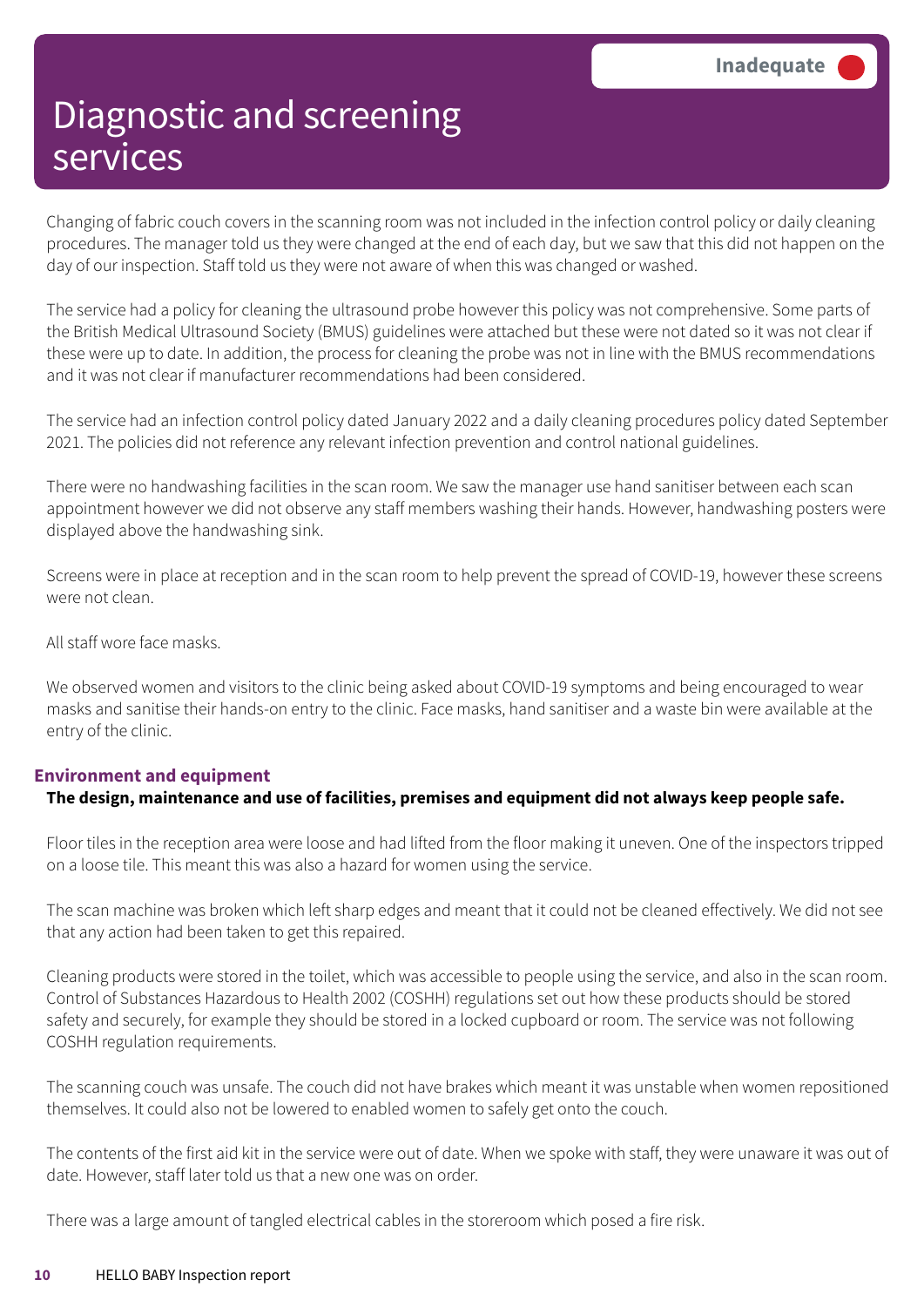The door handle on the door of the scan room was not secure. There was a risk that the handle could come off. We did not see that any action had been taken to get this fixed.

The open plan design of the reception, waiting room and viewing area meant that it was difficult for women to speak to staff or view pictures in private.

### **Assessing and responding to patient risk**

### Staff did not always complete relevant risk assessments for each woman. It was not clear if staff knew what **to do if there was an emergency.**

Staff did not ask or record if service users had any allergies which could expose them to an unnecessary risk of harm.

The service did not have a policy for staff to follow in the event of an emergency or a woman becoming unwell. Staff were provided with basic first aid guidance, but this did not outline local escalation procedures.

The manager and staff told us there was no inclusion/exclusion criteria outlining circumstances where women could or could not access the services provided. In addition, the manager was unable to identify any high-risk patient groups.

When we asked a staff member about women who contact the clinic with symptoms, they told us that they would direct women to contact the NHS but that they would also book them in for an appointment at the clinic. This could put women at risk of not receiving the correct care.

There was no policy for rescans and no guidance available to staff about timeframes between scans. When we spoke with staff, they told us that all requested appointments were booked unless there was no availability.

The service did not have a policy for managing women who did not attend for their appointment. Staff told us that there was no follow up process for any potentially vulnerable women who did not attend.

However, the terms and conditions outlined on the services consent form and information available on the service website recommended service users to continue to attend NHS appointments and scans.

### **Staffing**

The service had enough staff to provide care and managers were able to adapt the clinic times according to **the availability of the ultrasound technician.**

The manager told us that locum staff were not used and when the ultrasound technician was unavailable, the clinic would close.

The receptionist was also responsible for supporting women to view their scan images and prepare products such as gender reveal balloons and toy bears. When this was required, the reception would be left without staff.

#### **Records**

Staff did not always keep detailed records of women's care and procedures. Records were stored securely and **easily available to all staff providing care.**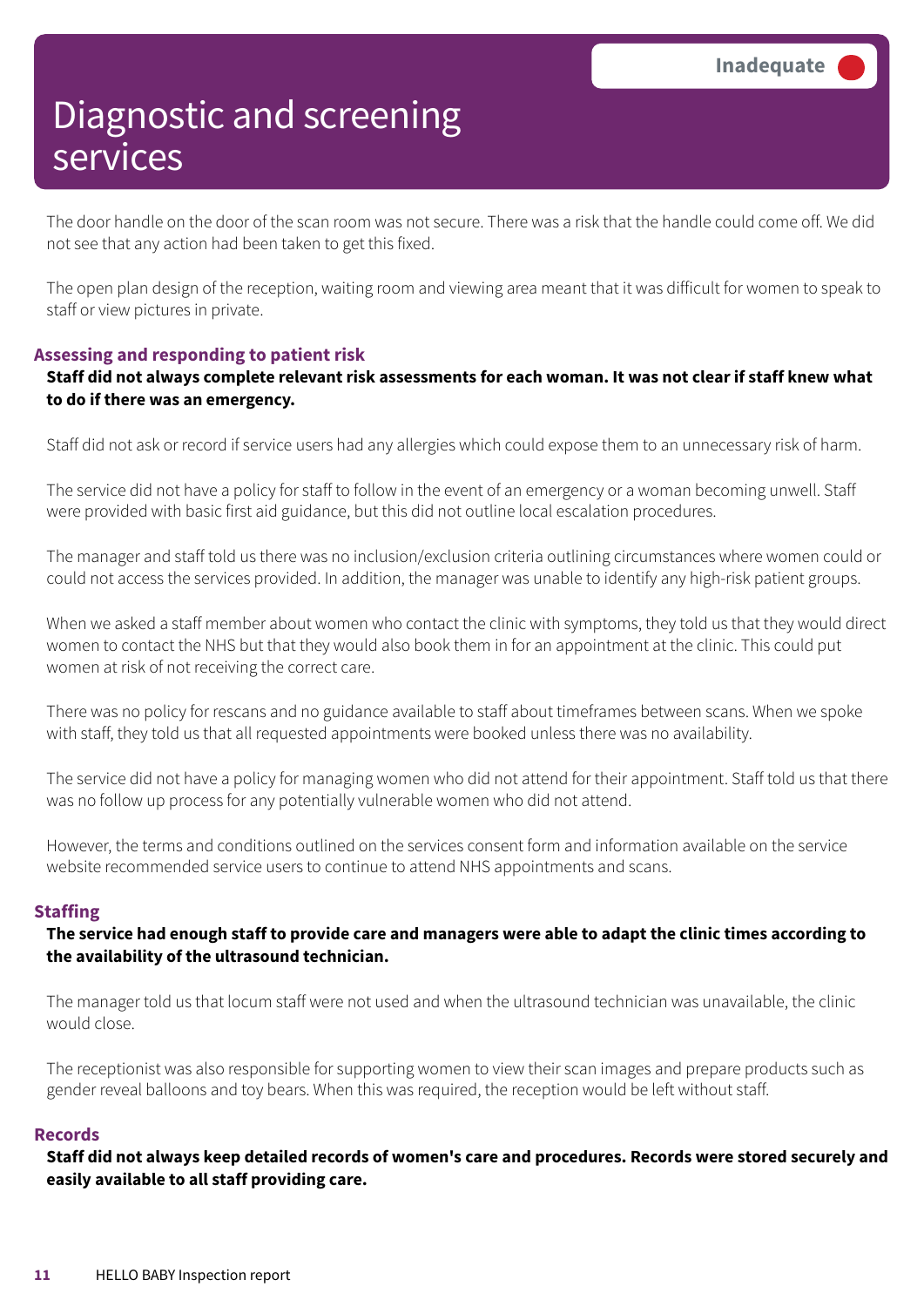The ultrasound technician did not make any record of the discussions that she had with women or scan findings. Therefore, when women returned for subsequent scans, the ultrasound technician did not have access to all relevant information to conduct a safe and effective scan.

We were told that in the event of abnormal findings, these would be recorded on the bottom of the consent form. However, we did not see this being used.

Scan images were stored electronically for 20 weeks. Consent forms were in paper form. Completed consent forms were stored in a lockable filing cabinet for one month and then moved to offsite secure storage.

### **Incidents**

### The service did not have a clear process for the management of incidents. Staff were not trained in how to **recognise and report incidents and near misses.**

The service did not provide training for staff on how to recognise and report an incident.

The manager told us that no incidents had been reported since the clinic opened.

The service had a duty of candour policy however this was not fit for purpose. It did not outline how duty of candour should be applied when things went wrong. In addition, when we asked the manager, they did not demonstrate that they understood or knew when they should apply duty of candour.

The service had an accident procedure; however, this did not state that staff should take any action other than filling out an incident report form. This procedure was not dated.

There was a separate incident/accident reporting policy dated June 2021 which stated that the only action staff should take was to report the incident to the owner.

There was a further accident/incident reporting policy, also dated June 2021. This was a more comprehensive policy. This policy stated that staff should report incidents to their supervisor, the human resources department and through an online system. However, the service did not have a human resources department or online reporting system.

### **Are Diagnostic and screening services effective?**

**Inspected but not rated –––**

We did not rate effective. We found:

### **Evidence-based care and treatment**

### **The service did not always provide staff with access to the most up-to-date best practice guidelines. Managers did not check to make sure staff followed guidance.**

The British Medical Ultrasound Society Guidelines for Professional Ultrasound Practice displayed in the clinic were dated December 2020. The national guidelines had been updated in December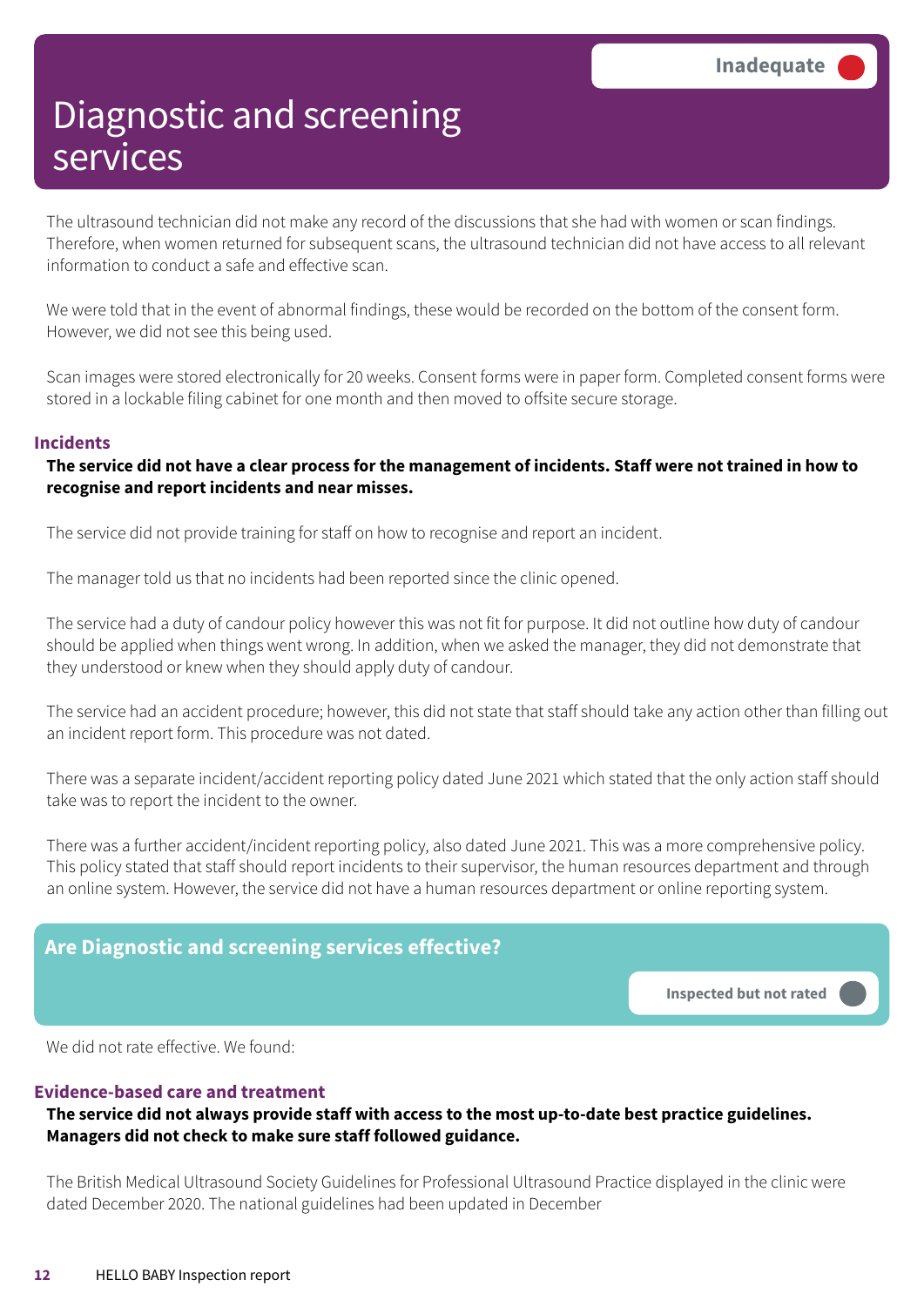2021. In addition, policies that we looked at, for example the infection control and safeguarding policies, did not reference evidence based best practice guidance and did not all have review dates. This meant that staff may not be following the most up to date guidance.

The manager did not perform any audit activity other than a monthly infection prevention and control inspection in order to monitor the quality and safety of the service. The manager could not evidence how they were assured that staff were working in line with evidence based best practice guidelines.

### **Patient outcomes**

### **The service did not collect any outcome data or monitor the effectiveness of care.**

We spoke with the manager about monitoring of outcomes. There were no service level targets or performance indicators. Scan times, waiting times and outcome rates were not reviewed to monitor the effectiveness of the service.

The manager told us they kept a record of any gender inaccuracy reports. However, they were unable to tell us how this information was used to improve the service.

### **Competent staff**

### **The service did not make sure staff were competent for their roles.**

The manager of the service was also the ultrasound technician who performed all the scans. They had completed some training in 2014 and 2015 to perform scans in 2D, 2D and 4D. They had no further training or competency checks since 2015.

The service had an induction plan for new staff. However, this did not outline what competencies or training staff would need before they could work independently.

We asked to see the completed induction document for the most recently employed member of staff. We were sent a document which was created after the day of our inspection. This document included information about some recruitment checks but did not outline what induction the staff member had been given or how competence and confidence had been assessed prior to them working independently.

We reviewed personnel files for all staff. Not all staff had employment references and not all staff had received a Disclosure and Barring Service (DBS) check. In addition, no staff had completed health declarations to ensure that, after reasonable adjustments, they were able to able to properly and safely perform their role. This meant staff were not employed in line with schedule 3 of the Health and Social Care Act 2008.

Reception staff received appraisals every six months with the manager. The appraisal was a structured process which included performance and development.

### **Multidisciplinary working**

### **Staff worked together but did not always work with other stakeholders to benefit women.**

The manager told us that she had no access to other ultrasound technicians and that no peer review took place. If an abnormality was found, the women would be advised to contact the local hospital. The manager would only contact the hospital in urgent circumstances.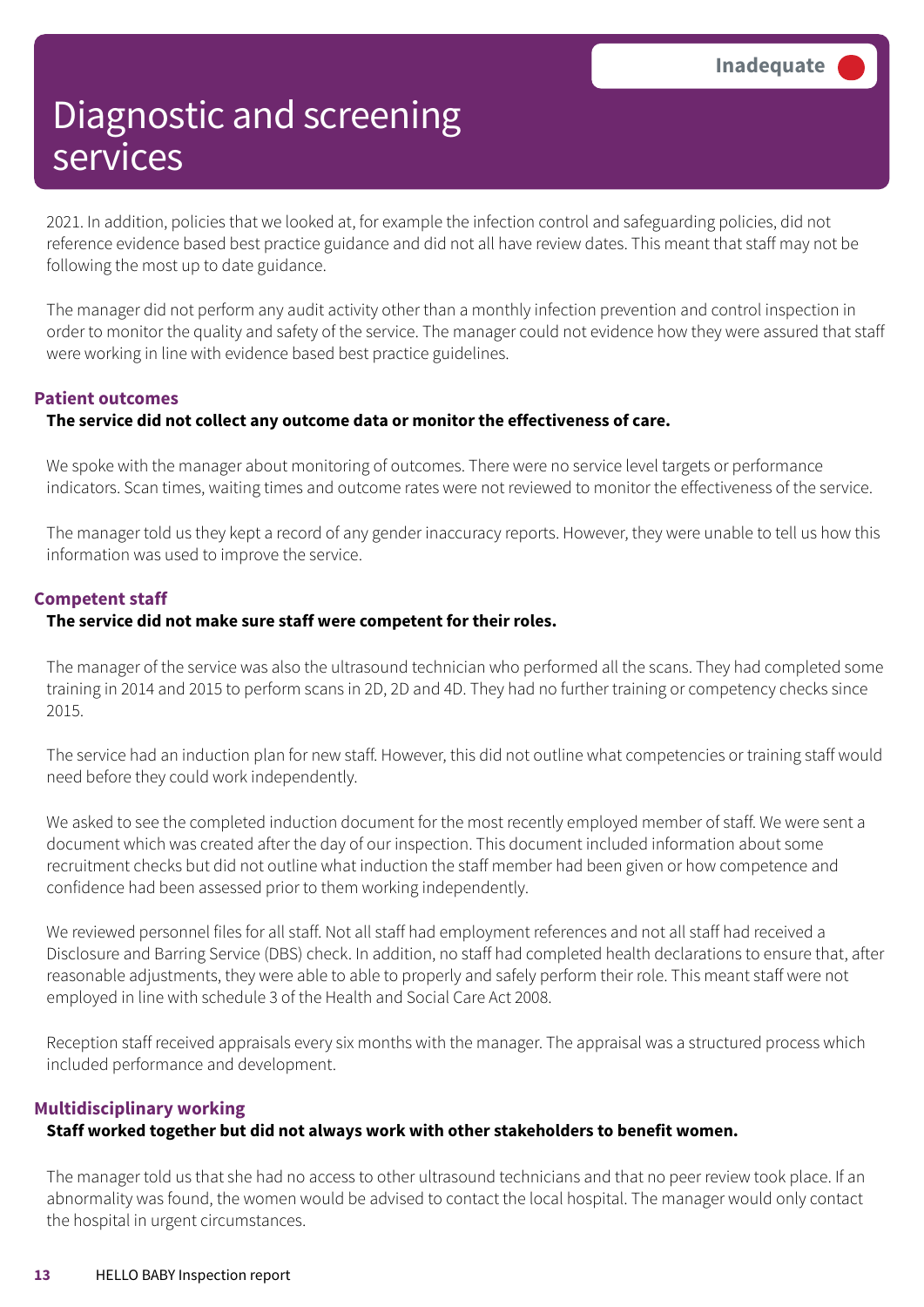Staff told us that they had a closed message group where they could keep in contact with each other and share relevant information.

Team meetings were held every six months however these meetings did not have a formal structure.

### **Seven-day services**

### **Services were available five days each week. However, the service occasionally opened on a sixth day if required.**

This service does not provide emergency care and treatment.

The clinic was open for scans Tuesday to Saturday, and occasionally on a Sunday. Although no women would be booked in for a scan on a Monday, the reception was manned to allow patients to call and book an appointment.

### **Health promotion**

### **Staff did not always give women practical support and advice to lead healthier lives.**

There was no information on display in the clinic to promote healthy lifestyles. patients.

The service did not collect any lifestyle information from women in order to offer advice in line with national priorities for health such as smoking and alcohol and drug dependency.

The service website included information about the benefits of exercise during pregnancy and things women should avoid for a safe and healthy pregnancy which included smoking.

### **Consent, Mental Capacity Act and Deprivation of Liberty Safeguards**

### Staff did not receive training in how to support women to make informed decisions about their care. They did **not always understand how to appropriately gain women's consent.**

Staff did not receive training in consent, the Mental Capacity Act or Deprivation of Liberty Safeguards. When we spoke with the manager about this, they were unable to differentiate between the Mental Health Act and the Mental Capacity Act.

The service had a consent policy dated April 2021. However, the policy did not outline what process staff should take to gain consent.

We saw that family members acted as interpreters when consent was gained. Staff told us that this was normal practice. This puts women at risk of coercion or manipulation and is not in line with best practice guidelines.

The service did not monitor that service user consent was taken in line with legal requirements. The manager could not provide evidence of how they were assured that this was done correctly.

We reviewed 18 consent forms and found that these were not always fully completed. Three forms had no due date or last menstrual period, ten did not include the name of the services users NHS midwife and two did not have the GP name recorded.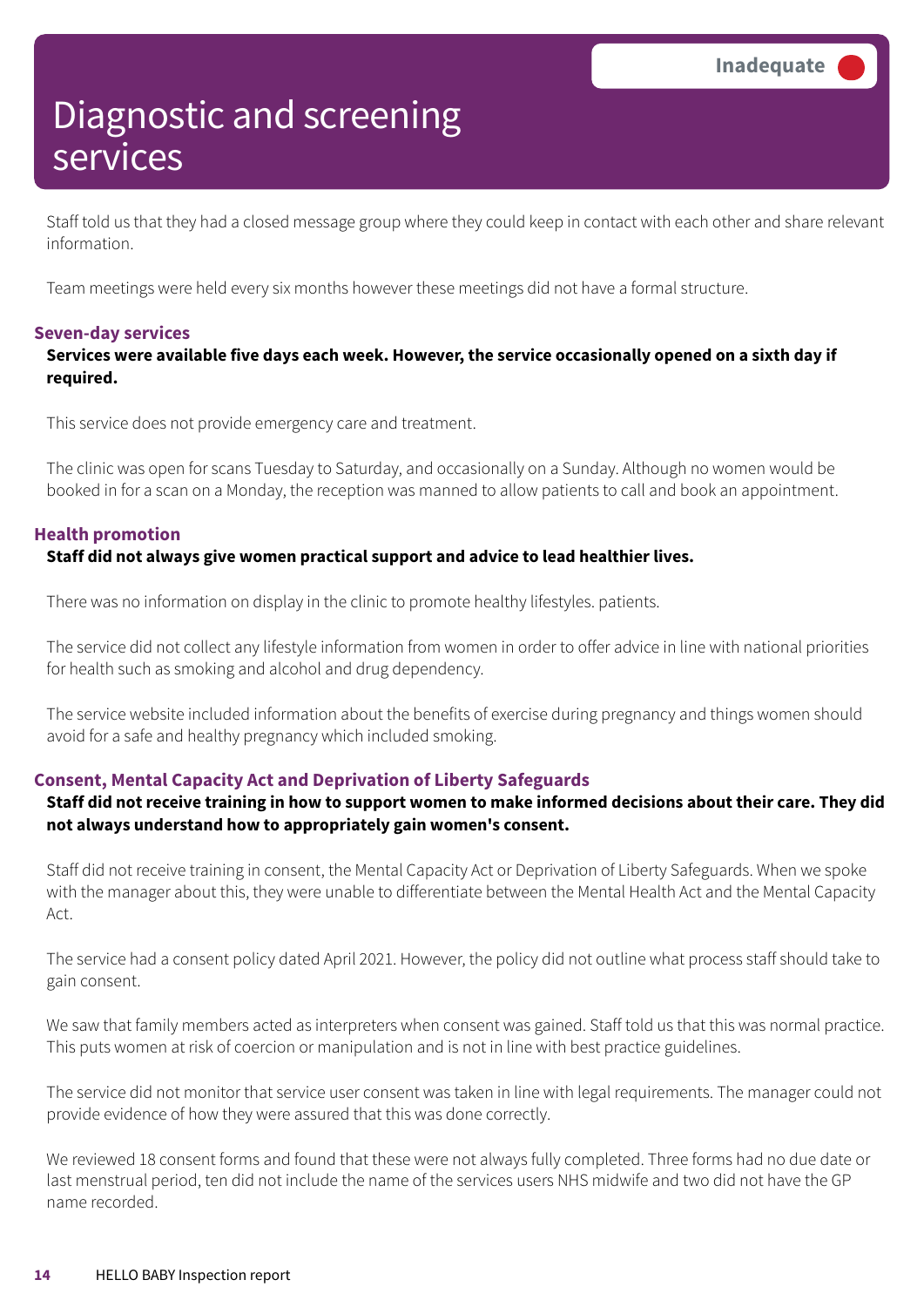The service did not have a policy or any guidance for staff to follow for managing women experiencing acute anxiety or mental health crisis.

# **Are Diagnostic and screening services caring? Requires Improvement –––**

Our rating of caring went down. We rated it as requires improvement.

### **Compassionate care**

### **Staff treated women with compassion and kindness but did not always respect their privacy and dignity.**

Women were not able to talk to staff at reception without being overheard by other people in the waiting room. There was no signage to explain that women could ask to speak with staff privately. If women asked to speak with staff in private, this could only happen in the scan room due to the layout of the clinic.

The service was not able to ensure the privacy of the service users. We observed consent being taken in the reception area. Scans were booked at 15-minute intervals which did not allow any time between scans if people needed it.

People in the waiting room could hear the heartbeat of the foetus of the woman being scanned. There was a risk that conversations in the scan room could be overheard in the waiting room.

We also observed service users being asked to wait in the viewing area whilst other service users were viewing their scan pictures.

The service had a confidentiality policy dated January 2022. However, this policy did not outline what actions staff should take to maintain the privacy of women who used the service.

We observed six scans during our inspection and saw staff treated women with kindness and respect.

Many of the women we saw during our inspection were having gender reveal celebrations so had chosen not to find out the gender at the time of the scan. We saw that staff supported this decision and worked to ensure that the gender was not revealed.

### **Emotional support**

**We observed friendly, kind and caring interactions between staff and women. However, staff were not trained on how to provide emotional support to women to minimise their distress.**

The service did not have a separate area which could be used for women who were upset or distressed. The manager told us that the scan room would be used if this happened, but this would then cause delays for other people using the service.

Staff told us that they do not have any options for signposting women to support services other than NHS maternity services.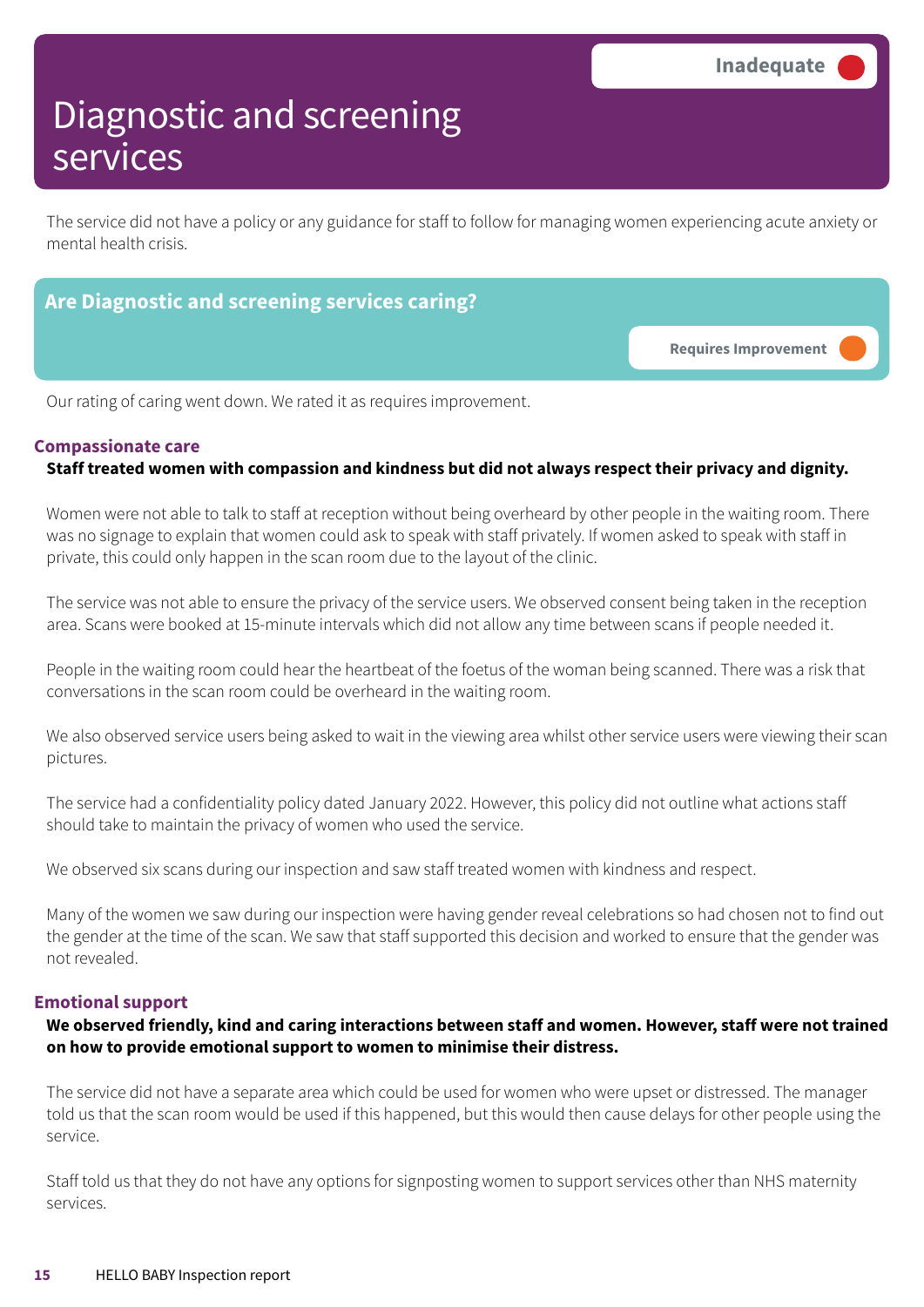The manager told us that they would try to contact women within a few days of their appointment if they had received bad news or had been advised to contact their NHS midwife. However, there was no policy in place for this process and the manager told us that this did not always happen.

Staff were not trained on how to provide emotional support to women or in breaking bad news to minimise their distress.

### **Understanding and involvement of women and those close to them**

### **Staff did not always support women, families and carers to understand their condition and make decisions about their care and treatment.**

We saw that the service had received a complaint in December 2021 from a woman who complained about not being supported when she felt anxious during her scan. There was also a complaint theme of women feeling rushed during their appointment. This was the same complaint theme that we saw at out last inspection in 2019.

The service offered various scan packages and this information was displayed in the clinic and on the website so that women could choose which package they wanted.

Women who used the service were able to bring along friends and family members, including children, to their scan. During our inspection, we observed staff making everyone feel welcome in the scan experience, including family members and friends.

Women and their families could give feedback on the service. The complaints policy was on display in the clinic and we saw staff encouraging women to leave reviews on social media.

# **Are Diagnostic and screening services responsive? Requires Improvement –––**

Our rating of responsive stayed the same. We rated it as requires improvement.

### **Service delivery to meet the needs of local people**

The service planned and provided care in a way that met the needs of local people and the communities **served.**

The service offered scan appointments at evening and weekends to accommodate the needs of people who worked Monday to Friday.

The clinic was easily accessible by public transport and there was free parking available on nearby streets.

### **Meeting people's individual needs**

**The service was not always inclusive and did not always take account of women's individual needs and preferences. Reasonable adjustments were not always made to help women access services.**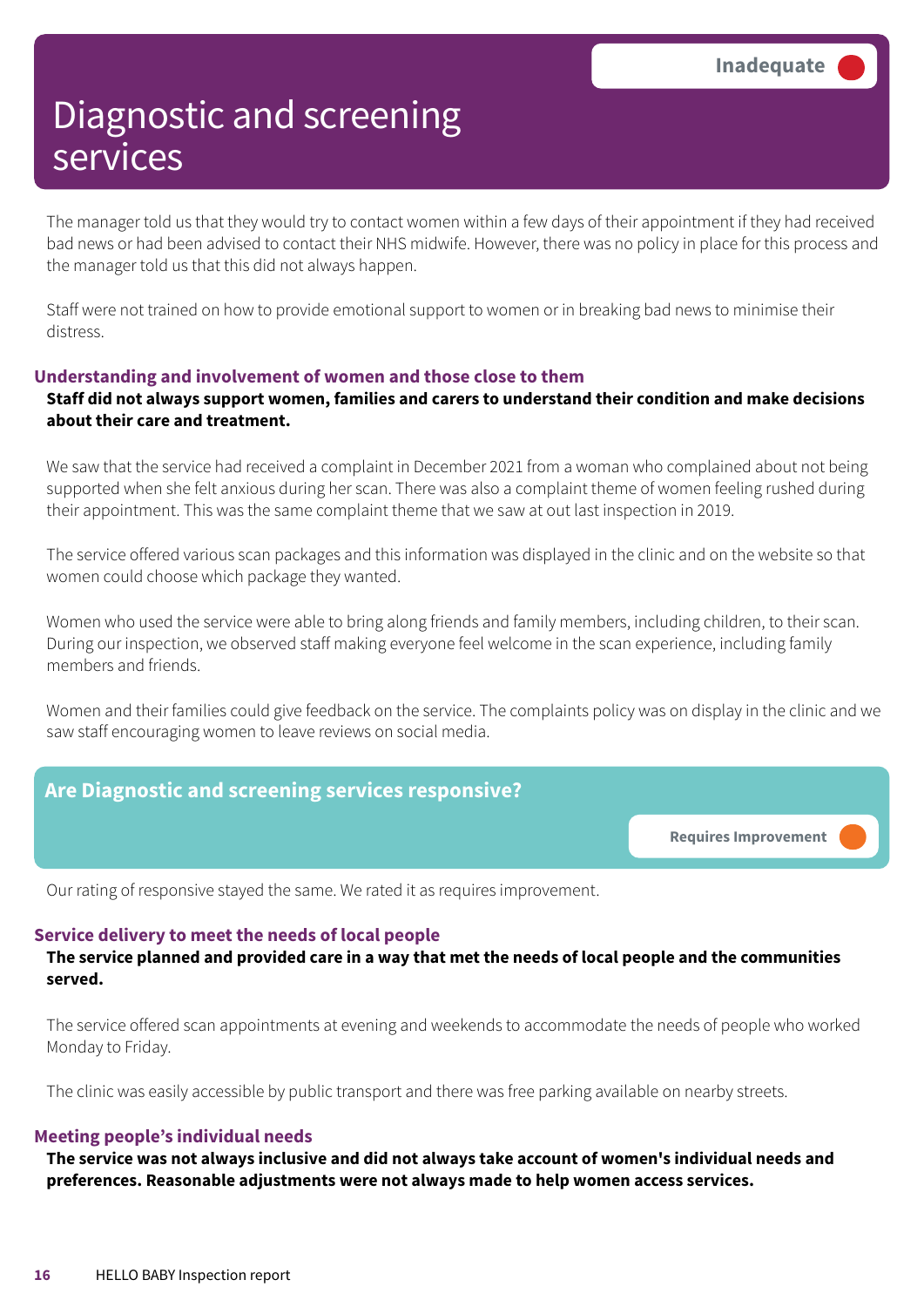During our call with the manager on 4 February 2022, we were told that additional needs were not discussed or considered at the time of booking. The manager told us that accessibility information was included on the website however we were not able to find any information about this on the service website.

The service did not have a policy for equality, diversity and inclusion.

Staff did not receive training in equality, diversity and inclusion and not all staff were aware of protected characteristics and their responsibilities in line with the Equality Act 2010.

The service did not have a policy which outlined how the service adapts to and meets the needs of those with mental health needs or learning disabilities.

The service had a language policy dated January 2022 which stated that staff could access translation services if an interpreter was needed. However, the manager and staff told us that when required, women were encouraged to bring a friend or family member who would act as an interpreter. This could put vulnerable women at risk.

The service did not have facilities to meet the needs of people with sight or hearing problems. There was not a hearing loop and no information available in accessible formats.

The doorways in the clinic were wide enough to accommodate a wheelchair, however the waiting room and patient toilet were small, and it may have been challenging for a wheelchair user to safely use the facilities.

The couch in the scan room was not adjustable. A step was provided to enable women to get onto the couch. However, we saw a woman with back issues who was using crutches struggle to get on the couch and who would have benefited from the couch being lower.

Staff had received training in mental health awareness however this training had expired in July 2020 and there were no plans for this training to be repeated

### **Access and flow**

### **People could access the service when they needed it.**

Women could access an appointment booking system online which generated an automated booking confirmation. Appointments could also be booked in person or by telephone.

Staff told us that the appointment booking system worked well.

The manager worked to keep the number of cancelled appointments to a minimum. The service kept a log of appointments which had been cancelled for non-clinical reasons.

### **Learning from complaints and concerns**

**Lessons learnt were not always identified and action was not always taken to prevent similar complaints happening. However, it was easy for people to give feedback and raise concerns about care received. The service responded to concerns and complaints seriously.**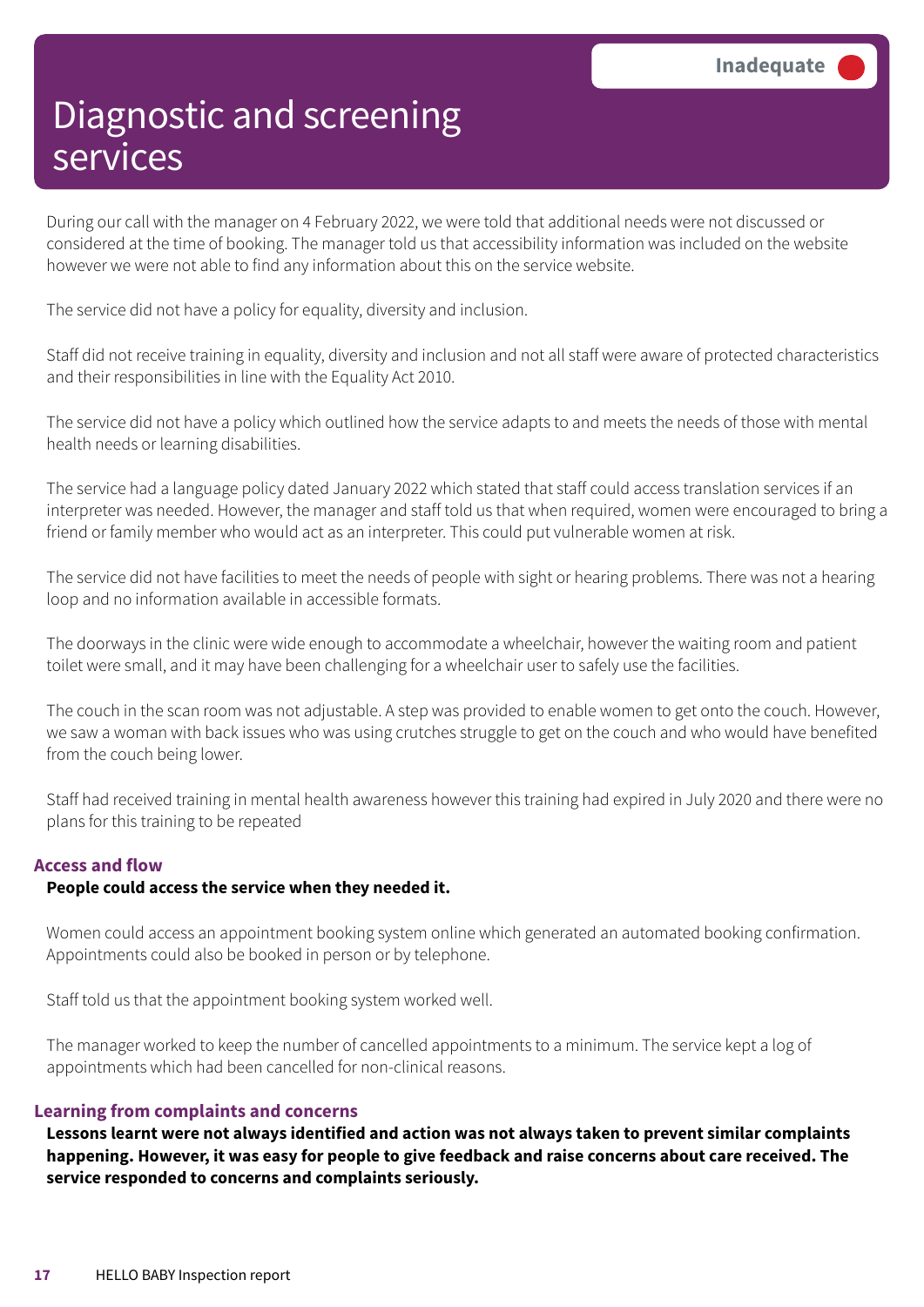Following our last inspection, we told the provider they must ensure that actions are taken to prevent similar complaints happening again. At this inspection, we found that the theme of complaints was the same as was found at the previous inspection about service users feeling rushed. Other than offering a free scan, no actions had been taken to address this complaints theme.

The service had a complaints policy dated June 2021. This policy stated that complaints were reviewed every three months to identify emerging patterns. Although we saw that complaints were discussed in team meetings, we did not see that themes had been identified or acted upon.

Staff did not receive training in how to respond to a complaint, however the complaints policy included a standard response which staff could use to acknowledge complaints and that explained what would happen next.

The service clearly displayed information about how to raise a concern in patient areas. The complaints process was on display in the waiting area and was included on the bottom of the consent form.



### **Leadership**

### **Leaders did not demonstrate that they had the skills and abilities to run the service.**

The manager did not understand the challenges to safety, quality and sustainability and had not always identified actions to address them.

The manager did not show that they understood their role in keeping people safe and in meeting the Health and Social Care Act 2008 (Regulated Activities) Regulations 2014.

The manager did not demonstrate that they understood the importance of staff having the skills and knowledge to carry out their roles safely and effectively.

However, staff told us the manager was supportive, visible and approachable. Throughout the inspection, we saw the manager speaking with and supporting staff and women using the service.

### **Vision and Strategy**

### The service did not have a formally documented vision for what it wanted to achieve and a strategy to turn it **into action**. **The manager and staff did not always understand how to apply them or monitor progress.**

The manager told us that they wanted to provide service users with a safe, caring and comfortable environment. They wanted to deliver 2D and 4D live ultrasound technology to all customers in a professional manner and that they wanted to promote excellence and ensure accuracy in all areas of scanning.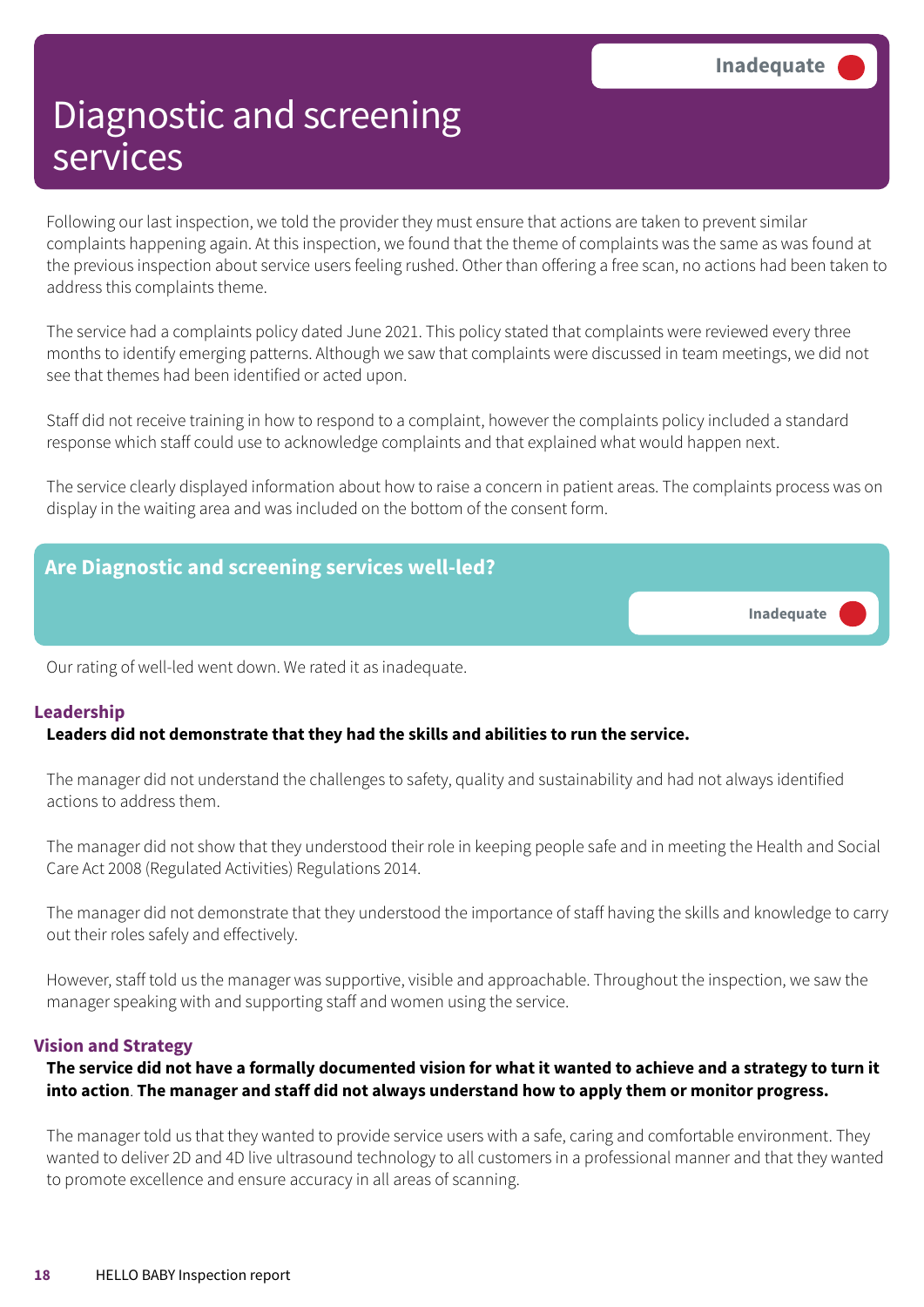The vision and strategy and vision had not been formalised or shared with staff. Staff that we spoke with did not know if the service had a vision or strategy.

There were no systems in place for the manager to measure the service against this vision other than service user feedback.

### **Culture**

### **Staff felt respected, supported and valued. They were focused on the needs of women receiving care. The service had an open culture where women, their families and staff could raise concerns without fear.**

Staff told us that they felt respected and valued and that they were happy in their roles.

The manager and staff spoke passionately about the service and the care they provided for women.

Staff told us that they felt supported by the manager and they felt able to raise any concerns that they may have.

We witnessed staff interacting well with each other.

The service had a whistleblowing policy dated April 2021.

#### **Governance**

### **The manager did not operate effective governance processes. Staff were not always clear about their roles and accountabilities. Staff met every six months, but they did not always discuss and learn from the performance of the service**.

The service governance processes did not support the safe and effective delivery of care. The manager had limited oversight of the concerns that we identified during the inspection.

Following our inspection in 2019, we told the provider they should consider adding review dates to their policies and procedures. At this inspection we reviewed 12 policies and found that these did not contain review dates. In addition, some policies were not fit for purpose, for example the duty of candour policy did not contain guidance about what to do if an incident occurs or the need to apologise when things go wrong.

Following our last inspection, we told the provider that they should consider reviewing the cleaning procedures. At this inspection, we found that cleaning schedules were not fit for purpose and the clinic was not clean. The process for checking the cleaning of the clinic was not structured. We saw the manager completed an inspection each month, but issues identified had not been acted upon. In addition, the clinic was not clean.

The service had multiple policies for the same topic. For example, they had a cleaning procedures policy, an infection control policy and a probe cleaning policy. This meant staff did not have access to a single effective policy to support them in their roles. Staff we spoke with told us that they felt there were too many policies. Policies did not include review dates, and it was not clear how often the manager was reviewing and updating policies.

Processes to ensure that staff were suitably qualified, competent, skilled and experienced persons to ensure provision of a safe service were inadequate. For example, the manager had not obtained DBS checks for all staff.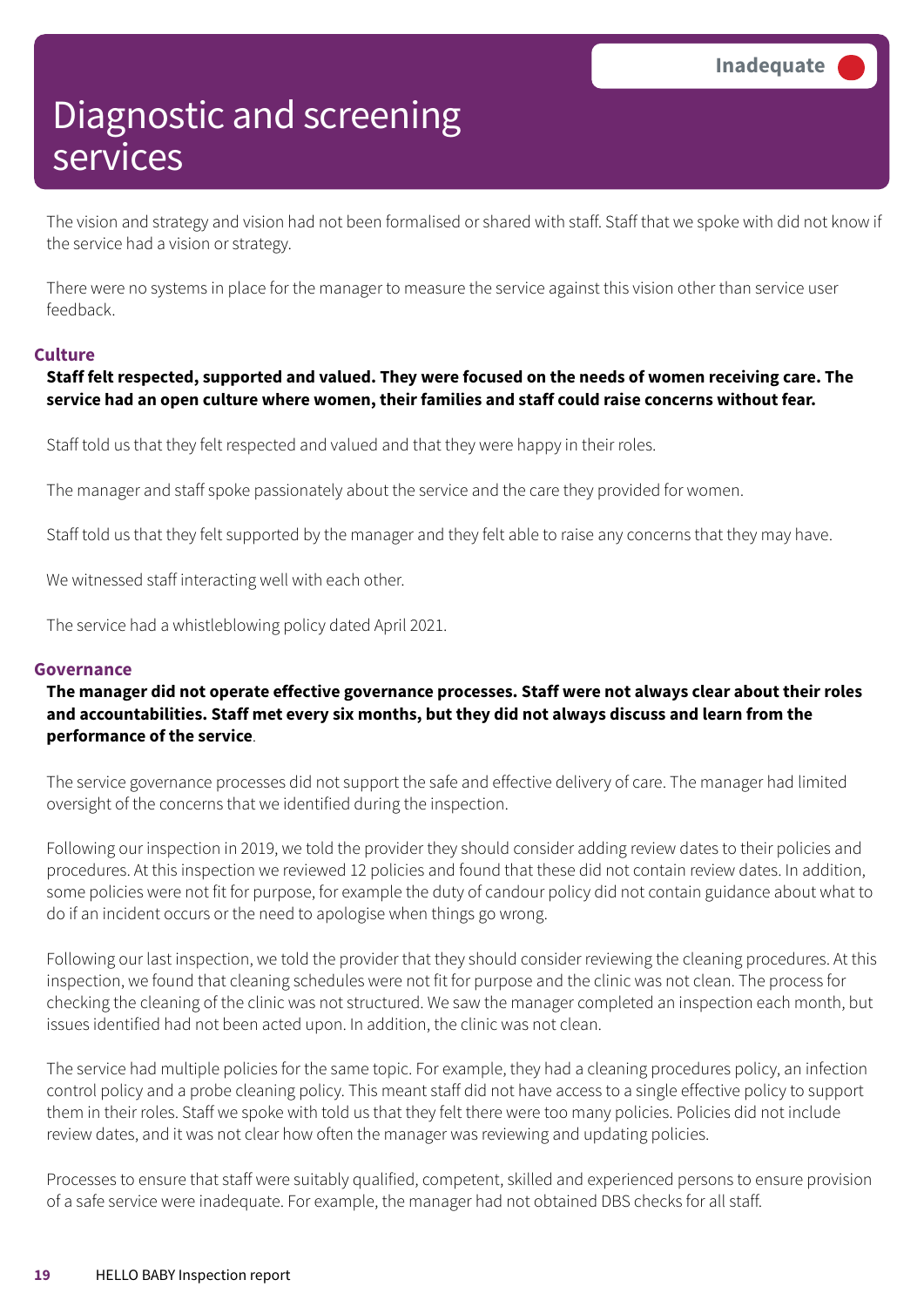The service did not have criteria in place which specified which service users could access the service safely. We asked staff what criteria they would use when booking an appointment. Staff told us that they would book anyone in for an appointment if there was availability. In addition, when we spoke with the manager on 4 February 2022, they were unable to identify any service users who would be excluded because they would be considered high risk.

The manager had not acted upon any of the areas for improvement that were identified in our last inspection report in 2019. Although the manager told us they had created an action plan, they were unable to find this at the time of our inspection. Following our inspection, we were provided with an action plan, but we found this had been created after our inspection in March 2022. In addition, we saw that some of the issues identified in our inspection in 2019 were still not resolved. For example, in 2019 we told the provider:

- they must ensure that staff have the appropriate training to ensure that they understand the principles of the Mental Capacity Act in relation to obtaining valid consent. At this inspection we found that consent forms were not always fully completed and that family members were being used to translate consent forms.
- they must ensure that all staff receive sufficient safeguarding training. At this inspection, we found that no staff had been trained above level one for safeguarding training which is not in line with the intercollegiate safeguarding recommendations.

The client referral process had been read and signed by staff in April and June 2021, however the staff member who created this policy told us that the manager had not yet read and agreed the process.

Team meetings were held every six months however these meetings did not have a formal structure and the performance of the service was not discussed.

The manager kept a record of all policies which had been split across the year for when they should be reviewed and read by staff.

Women could book into the clinic for a blood test to find out the gender of their baby. This service was offered by another provider who provided the equipment and staff and performed the blood test. Hello Baby, provided the clinic space, booked the appointments and posted the samples to the laboratory. There was a service level agreement in place which outlined clear responsibilities for each service.

### **Management of risk, issues and performance**

### **The manager did not have systems to manage performance effectively. They did not identify and escalate** relevant risks and issues and identify actions to reduce their impact. They did not have clear plans to cope **with unexpected events.**

It was highlighted in our last inspection report that the provider did not ensure that it did everything reasonably practicable to mitigate any risks to those using the service. At this inspection we saw that the risk register was not fit for purpose. The risks identified did not meet the definition of a risk. However, in addition these were not rated or graded in terms of impact or likelihood. Appropriate mitigations and reviews were not documented.

A fire risk assessment by a suitably competent person is a legal requirement. This was not in place and we identified a potential fire risk in the clinic. Staff had not received any training in fire safety. However, fire extinguishers in the clinic has been recently tested.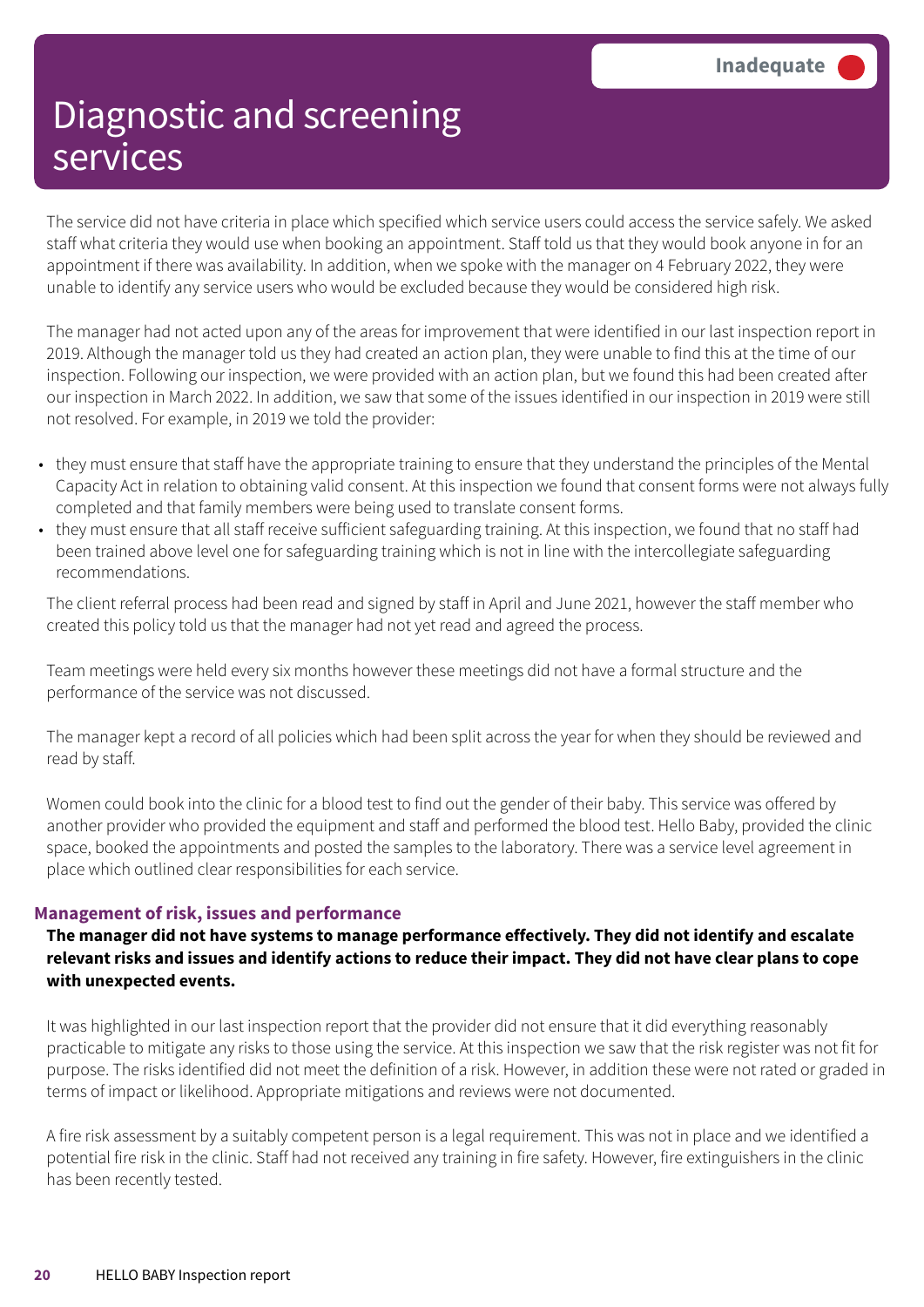Staff in the service regularly worked alone. There was no lone worker policy, lone working had not been identified as a risk and therefore this was also not on the risk register. When we discussed this with the manager, they did not understand why this was required. This should be in place to keep staff safe.

The service had a business continuity plan which did have a review date. This was out of date as it had been due for review in 2018. However, it was still in the policy folder which staff used.

The service had a major incident continuity policy which was dated June 2021. This policy outlined an assembly point but did not outline the responsibilities of staff in an incident and how information would be assessed in a power outage.

### **Information Management**

The service did not collect reliable data and analyse it. Staff did not always have access to the data they **needed, in easily accessible formats, to understand performance, make decisions and improvements. However, the information systems were secure.**

The service did not collect or analyse any performance data, such as rescan rates and gender accuracy data.

Staff did not receive any training in information governance.

The service had a data protection and confidentiality policy which stated that scan images were destroyed after 20 weeks and consent forms after 12 months. The manager kept a log of the weekly destruction of client files.

Information about retention of scan images was included in the terms and conditions.

Staff appraisals were also stored in the folder with the policies which was accessed by all staff.

Completed consent forms stored in a locked filing cabinet in storeroom. Then moved into a secure garage which was separate to the clinic.

#### **Engagement**

### **Active engagement with staff, service users and external stakeholders and organisations to plan and manage services was limited.**

During our call on 4 February 2022, the manager told us that they had a patient survey that was handed out to service users each month. When we asked for the results of this survey, we were told that this has not been completed since 2020. The manager shared a blank copy of the survey with us; however, this document had been created after our inspection in March 2022.

The manager told us that customer satisfaction was measured using social media reviews. However, they were unable to tell us how this information was used and what changes had been made to improve the service.

The manager had a list of contact numbers for the local early pregnancy units, but no contact had been made with these services, and when referrals had been made, no feedback had been sought.

Staff appraisals included a section for staff to provide ideas and feedback. However, we did not see evidence of how this feedback was used to make changes or improve the service.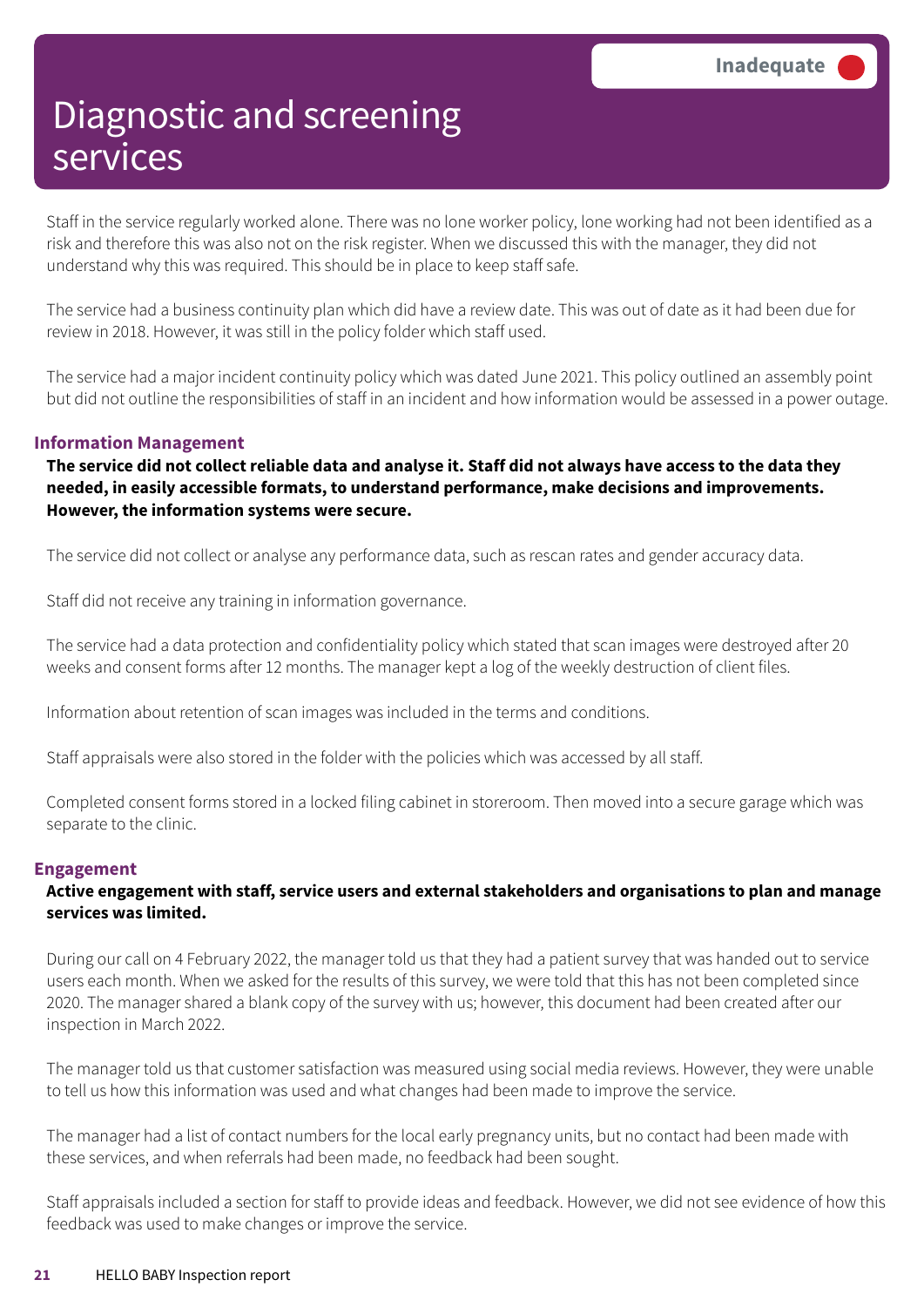The manager had liaised with the local domestic abuse team who had provided posters and pocket guides which we saw displayed in the clinic.

### **Learning, continuous improvement and innovation**

### **We saw no examples of continuous learning and improvement of the service.**

Staff and managers did not undertake training in quality improvement therefore, the opportunity to identify areas for improvement was limited.

Performance data was not collected and made available to staff to enable them to change or improve practice.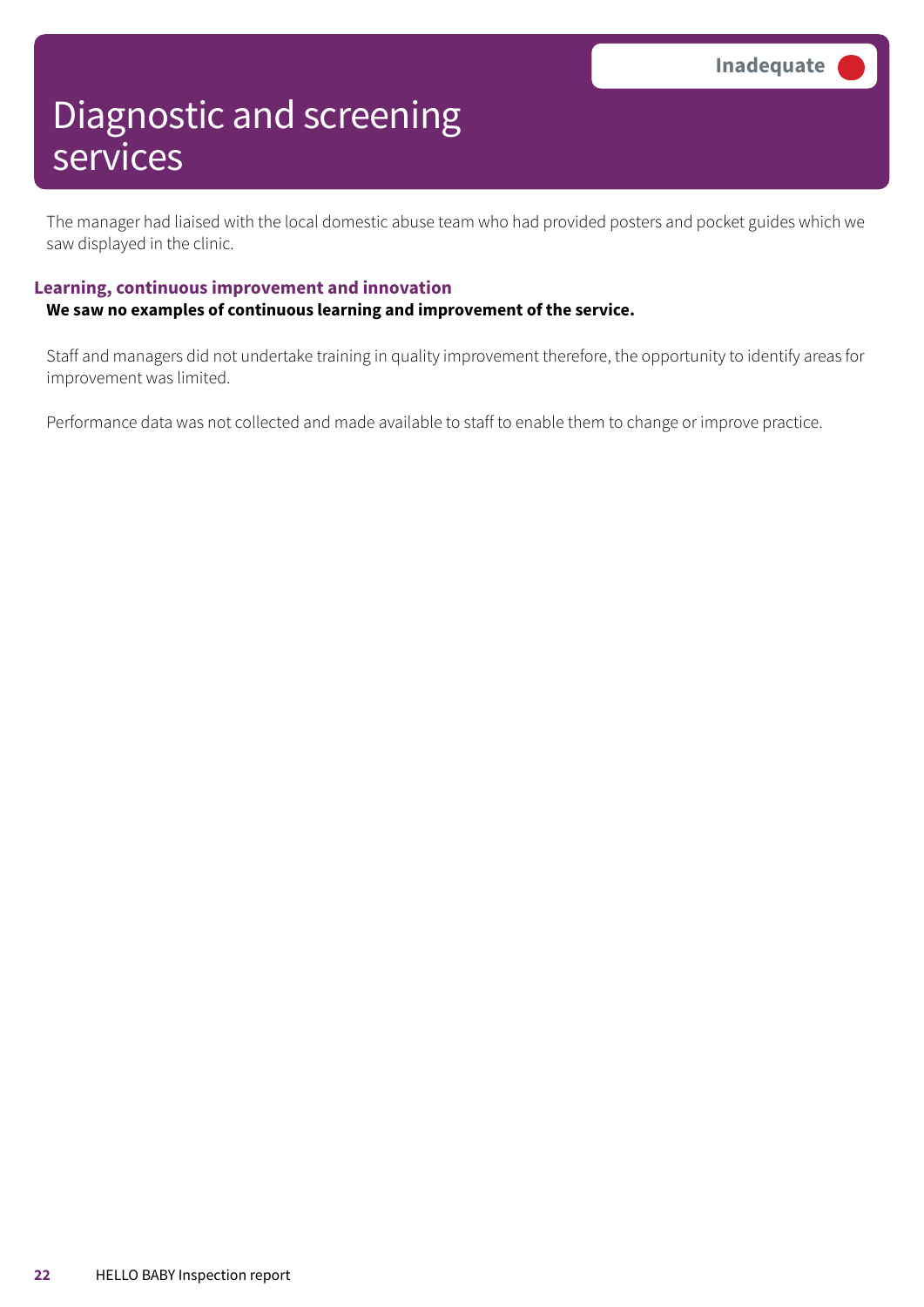# Requirement notices

## Action we have told the provider to take

The table below shows the legal requirements that were not being met. The provider must send CQC a report that says what action they are going to take to meet these requirements.

Regulation

## **Regulated activity**

Diagnostic and screening procedures **Regulation 10 HSCA (RA) Regulations 2014 Dignity and** respect

> The provider did not maintain the privacy and dignity of women whilst they were using the service.

## **Regulated activity**

## Diagnostic and screening procedures **Regulation 16 HSCA (RA) Regulations 2014 Receiving and**

acting on complaints

Regulation

• The provider did not ensure that actions were taken to prevent similar complaints happening.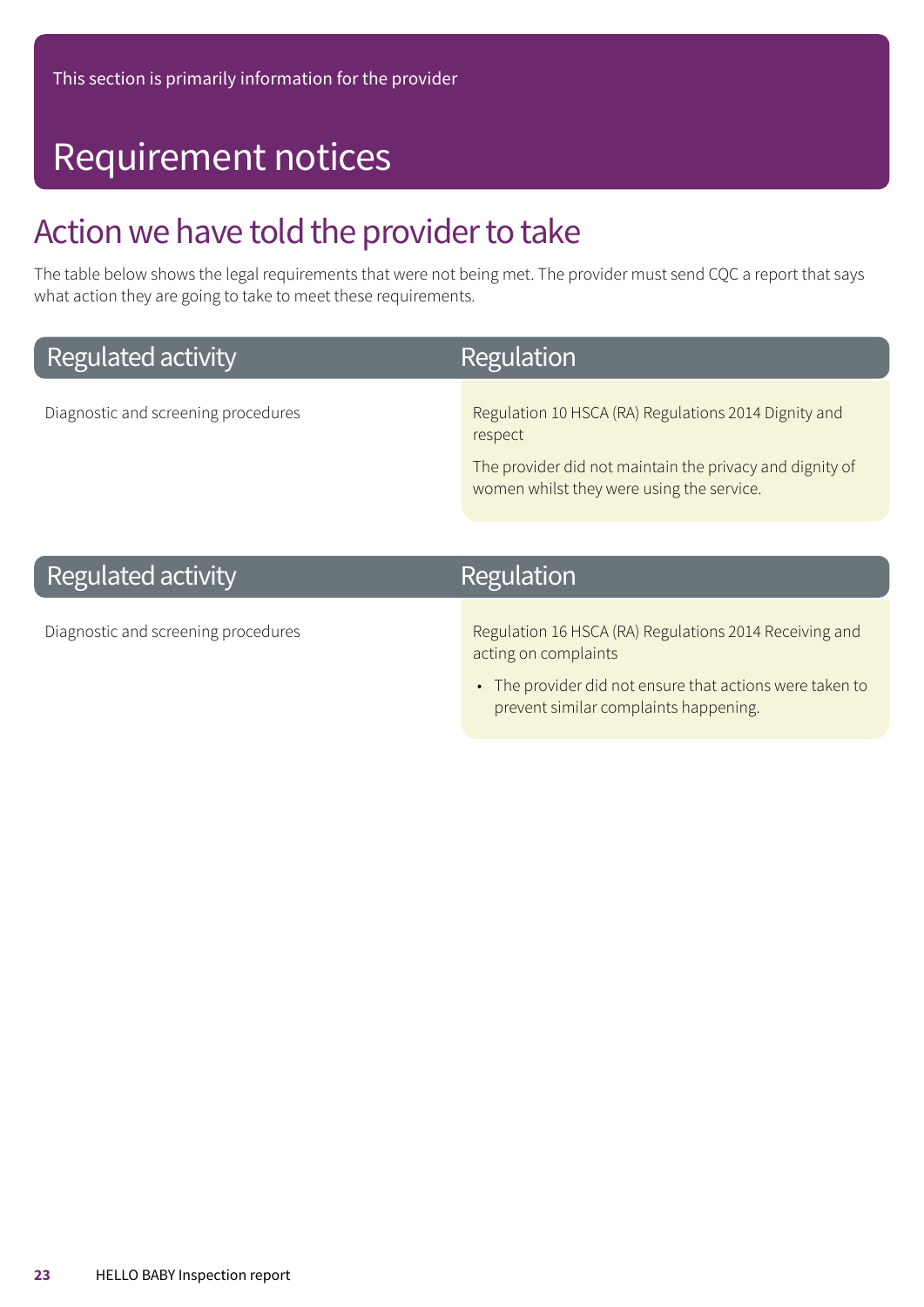# Enforcement actions

## Action we have told the provider to take

The table below shows the legal requirements that were not being met. The provider must send CQC a report that says what action they are going to take to meet these requirements.

| Regulated activity                  | Regulation                                                                                                                                                                                    |
|-------------------------------------|-----------------------------------------------------------------------------------------------------------------------------------------------------------------------------------------------|
| Diagnostic and screening procedures | Regulation 12 HSCA (RA) Regulations 2014 Safe care and<br>treatment                                                                                                                           |
|                                     | The provider did not ensure infection prevention and<br>control procedures were aligned to current best practice<br>guidelines to prevent women being exposed to<br>unnecessary risk.         |
|                                     | The provider did not assess and mitigate the risk to the<br>health and safety of people who use the service.                                                                                  |
|                                     | The provider did not ensure the premises and equipment<br>used for providing care are safe for use.                                                                                           |
|                                     | The provider did not ensure staff had the required level of<br>training or skills to enable them to recognise the potential<br>risk and protect vulnerable adults and children from<br>abuse. |
|                                     | The provider did not have processes in place to ensure<br>that staff were suitably qualified, competent, skilled and<br>experienced to provide a safe service.                                |
|                                     |                                                                                                                                                                                               |

## **Regulated activity**

## Regulation

Diagnostic and screening procedures **Regulation 17 HSCA (RA) Regulations 2014 Good** governance

> The provider did not carry out employment checks in line with the requirements of Schedule 3 of The Health and Social Care Act 2008 (Regulated Activities) Regulations 2014.

> The provider did not have effective governance processes to ensure they were able to assess, monitor and improve the quality and safety of the service.